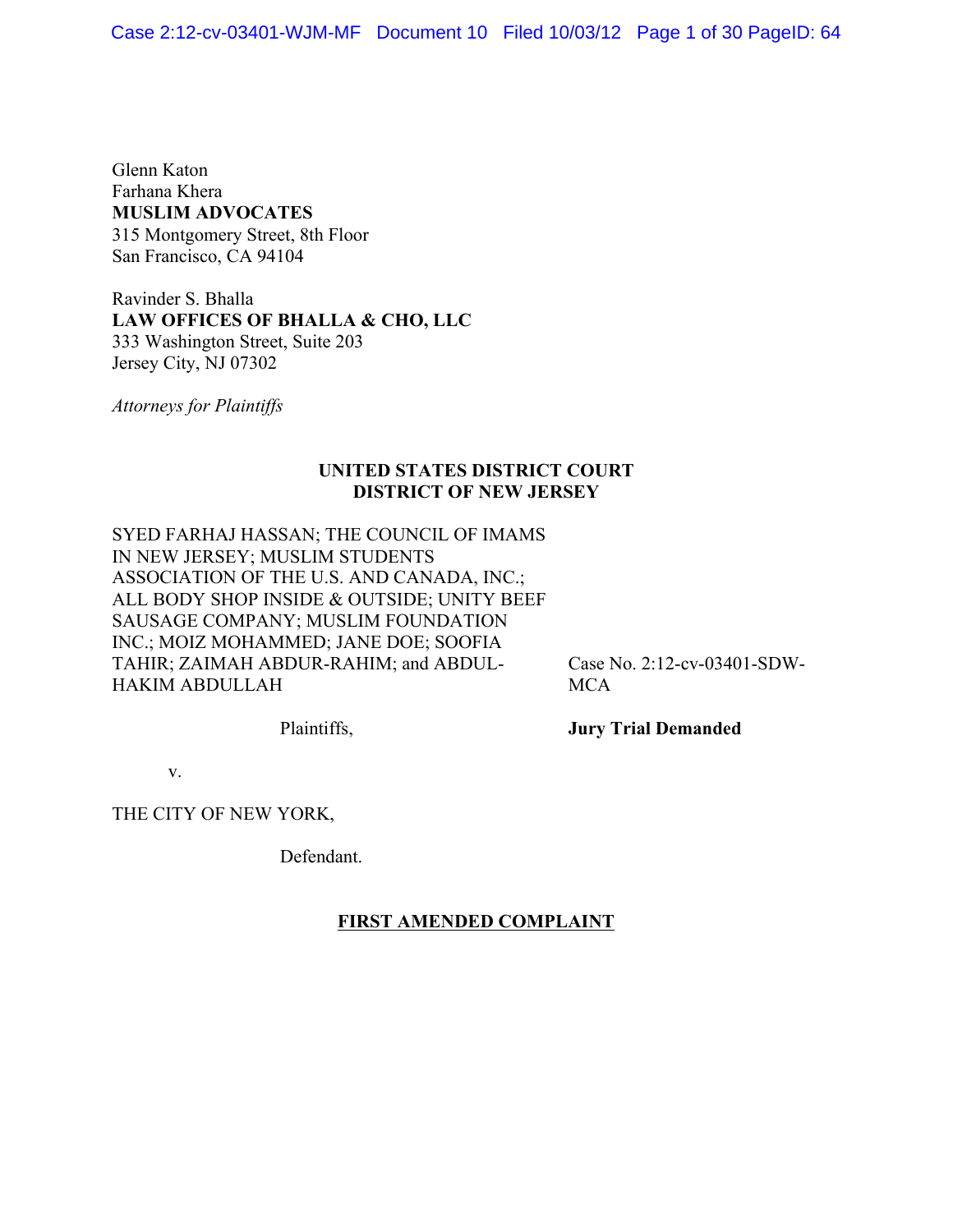## **PRELIMINARY STATEMENT**

1. This is a civil rights action based upon the United States Constitution and 42 U.S.C. § 1983, to remedy the illegal and unconstitutional targeting of New Jersey Muslims for surveillance based solely upon their religion by the New York City Police Department ("NYPD" or "Department"). Plaintiffs seek an injunction prohibiting the NYPD from targeting them for unconstitutional surveillance, expungement of all records made pursuant to past unlawful spying, a declaratory judgment, and compensatory and nominal damages.

2. In early 2002, the NYPD began a secret spying program ("Program") to infiltrate and monitor Muslim life in and around New York City. In all its years of operation, the Program has never generated a single lead.

3. The Department has focused, in particular, upon New Jersey Muslims. It has conducted surveillance of at least twenty mosques, fourteen restaurants, eleven retail stores, two grade schools and two Muslim Student Associations, in addition to an untold number of individuals who own, operate, and visit those establishments. The thoroughness and precision of the Department's surveillance is reflected in its creation of more than twenty precinct-level maps of the City of Newark, noting the location of mosques and Muslim businesses and the ethnic composition of the Muslim community.

4. As part of the Program, the NYPD takes photographs and videos and collects license plate numbers at mosques. The Department also utilizes undercover officers and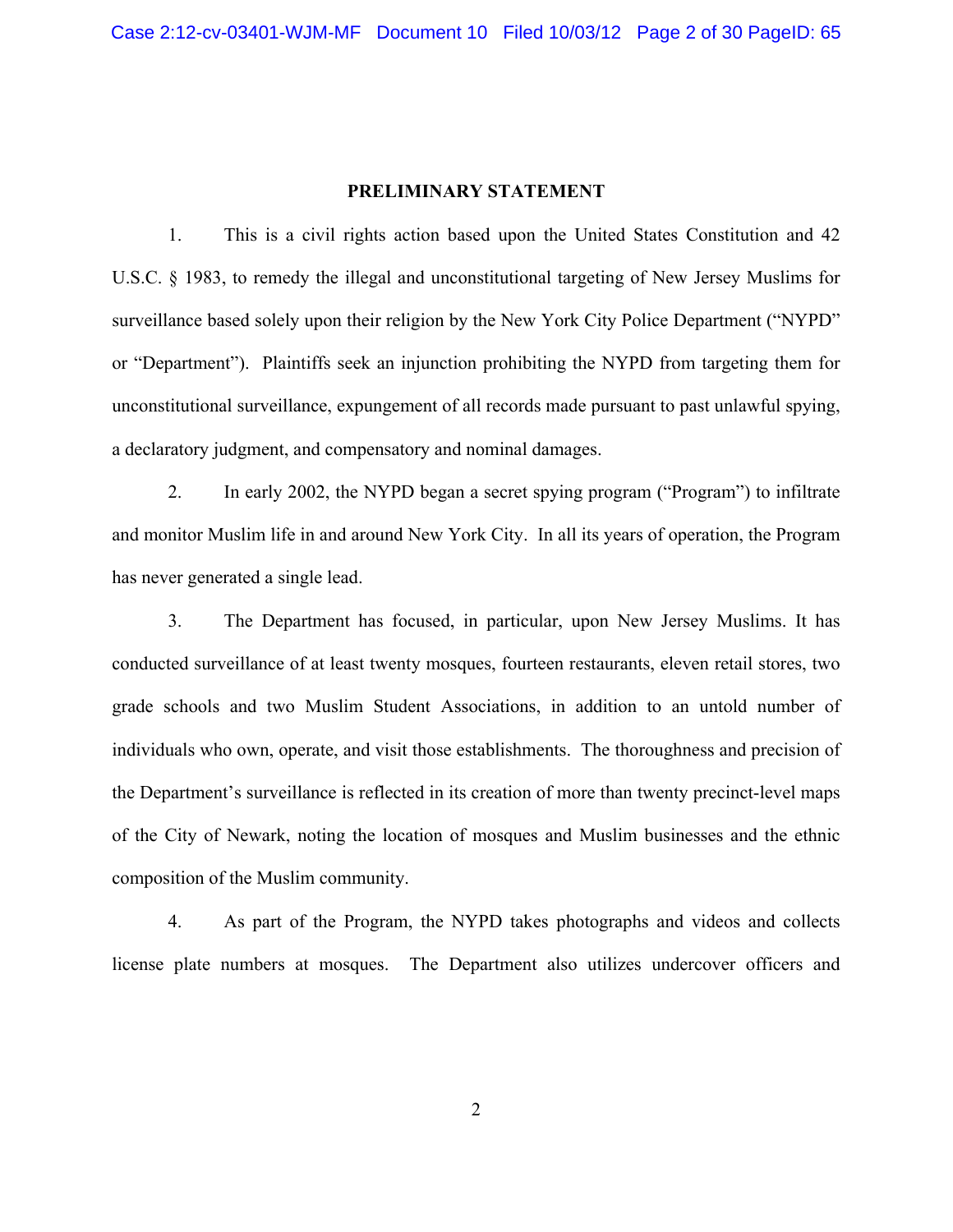#### Case 2:12-cv-03401-WJM-MF Document 10 Filed 10/03/12 Page 3 of 30 PageID: 66

informants to infiltrate and surveil Muslim communities, including mosques, Muslim Student Associations, and Muslim-owned businesses. Upon information and belief, the NYPD Program has not undertaken such surveillance with respect to non-Muslim communities in New Jersey.

5. The NYPD has created a series of reports documenting in detail the information obtained from its surveillance of New Jersey Muslim communities through its surveillance Program, including a report focusing on the Muslim community in Newark ("Newark report"). Plaintiffs include mosques, the national umbrella Muslim student association, Muslim-owned businesses, and the principal of an Islamic school for girls, that were identified in these reports, as well as associations whose members were identified in these reports. Plaintiffs also include individual members of New Jersey mosques and Muslim Student Associations that were identified in the NYPD reports as subjects of the surveillance Program.

6. The NYPD Program is founded and operated upon a false and constitutionally impermissible premise: that Muslim religious identity is a legitimate criterion for selection of law enforcement surveillance targets, or that it is a permissible proxy for criminality, and that Muslim individuals, businesses, and institutions can therefore be subject to pervasive surveillance not visited upon individuals, businesses, and institutions of any other religious faith or the public at large.

7. Through the Program, the NYPD impermissibly discriminates on the basis of religion and singles out Plaintiffs for disfavorable and unequal treatment by police. By targeting Muslim entities and individuals in New Jersey for investigation solely because they are Muslim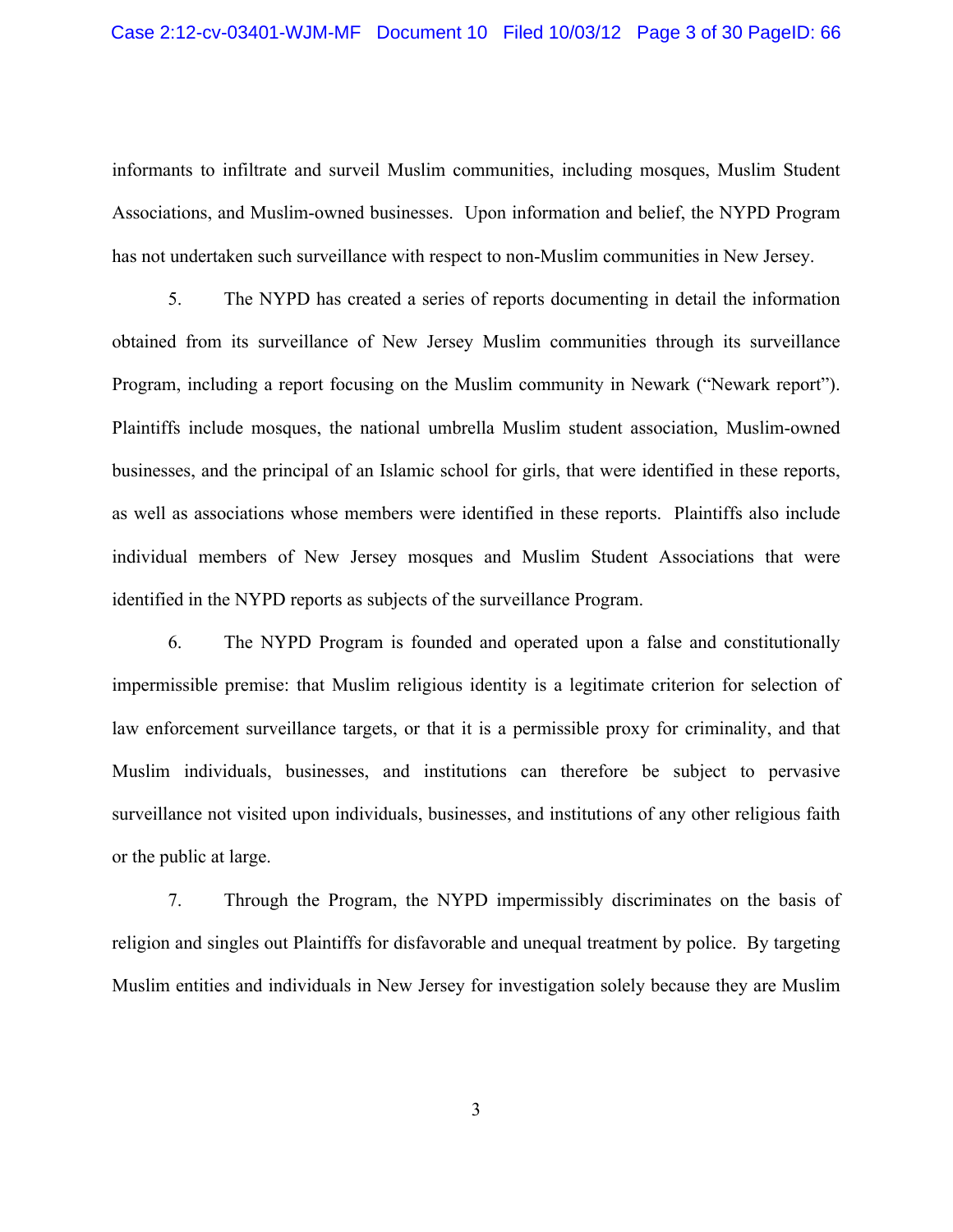or believed to be Muslim, the Program casts an unwarranted shadow of suspicion and stigma on Plaintiffs and, indeed, all New Jersey Muslims. Each Plaintiff has suffered from the stigmatization that results from being singled out for surveillance on the basis of their religious beliefs, which is a harm that invites additional prejudice and discrimination against them and all American Muslims.

8. Plaintiffs bring this lawsuit in order to affirm the principle that individuals may not be singled out for intrusive investigation and pervasive surveillance that cause them continuing harm simply because they profess a certain faith.

### **JURISDICTION AND VENUE**

9. The Court possesses jurisdiction to hear this matter pursuant to 28 U.S.C. § 1331 because it alleges violations of the United States Constitution and 42 U.S.C. § 1983, and therefore raises questions of federal law. Jurisdiction is also based upon 28 U.S.C. § 1343 because relief is sought for the deprivation of Plaintiffs' constitutional rights under color of State law.

10. Venue is proper in the District of New Jersey under 28 U.S.C. §1391(b) because a substantial part of the events or omissions giving rise to the claims herein occurred in this District.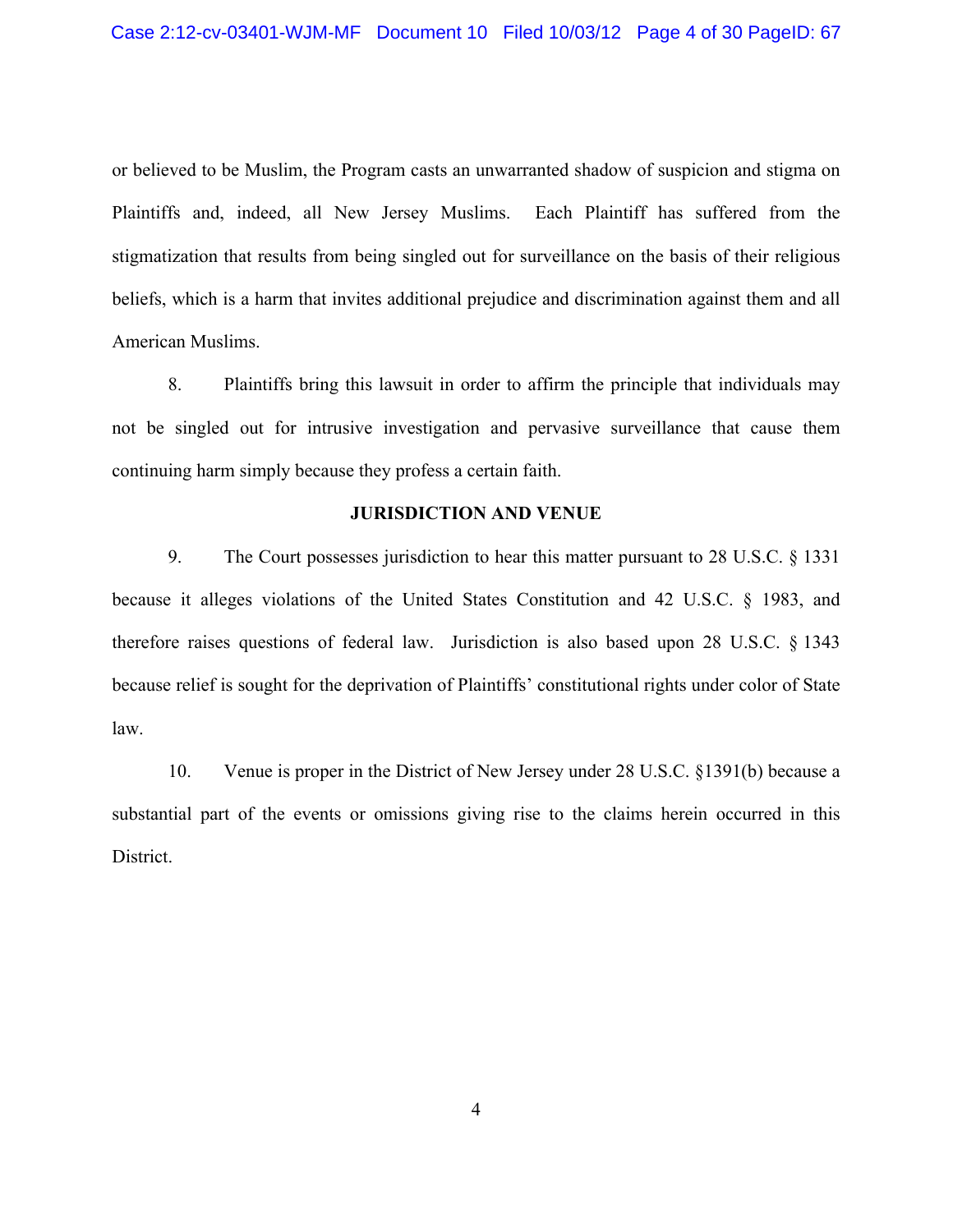### **PARTIES**

### Plaintiffs

11. **Syed Farhaj Hassan** is a New Jersey resident and a Soldier in a Civil Affairs Brigade who has served in the United States Army Reserves since September 2001. He is thirtyfive years old and a U.S. Citizen. Hassan has served in Iraq (fourteen months of active duty and deployment to Iraq), during which time he worked in military intelligence, and has received numerous honors for his service, including the Army Service Ribbon, Global War on Terrorism Expeditionary Ribbon, National Defense Ribbon, Iraq Campaign Medal, Good Conduct Medal, three Army Commendation Medals, Army Achievement Medal, and Combat Action Badge. His address is 2403 Candlelight Court, Helmetta, NJ 08828.

12. Hassan is an observant Shi'a Muslim who attends mosque regularly. He has attended the Astaana-e-Zehra mosque most Fridays for the last two years and has been a congregant for 16 years. He also worships and attends events at the Masjid-e-Ali mosque approximately ten times per year, the Mehfile Shahe Khorasan mosque approximately four times per year, and the Imam-e-Zamana Foundation of North America mosque approximately twice per year. Each of these mosques is located in New Jersey and was identified in the NYPD reports as a subject of the NYPD surveillance Program.

13. Hassan has been unfairly targeted and stigmatized by the NYPD's surveillance of his mosques as part of a program targeting Muslim organizations. He has decreased his mosque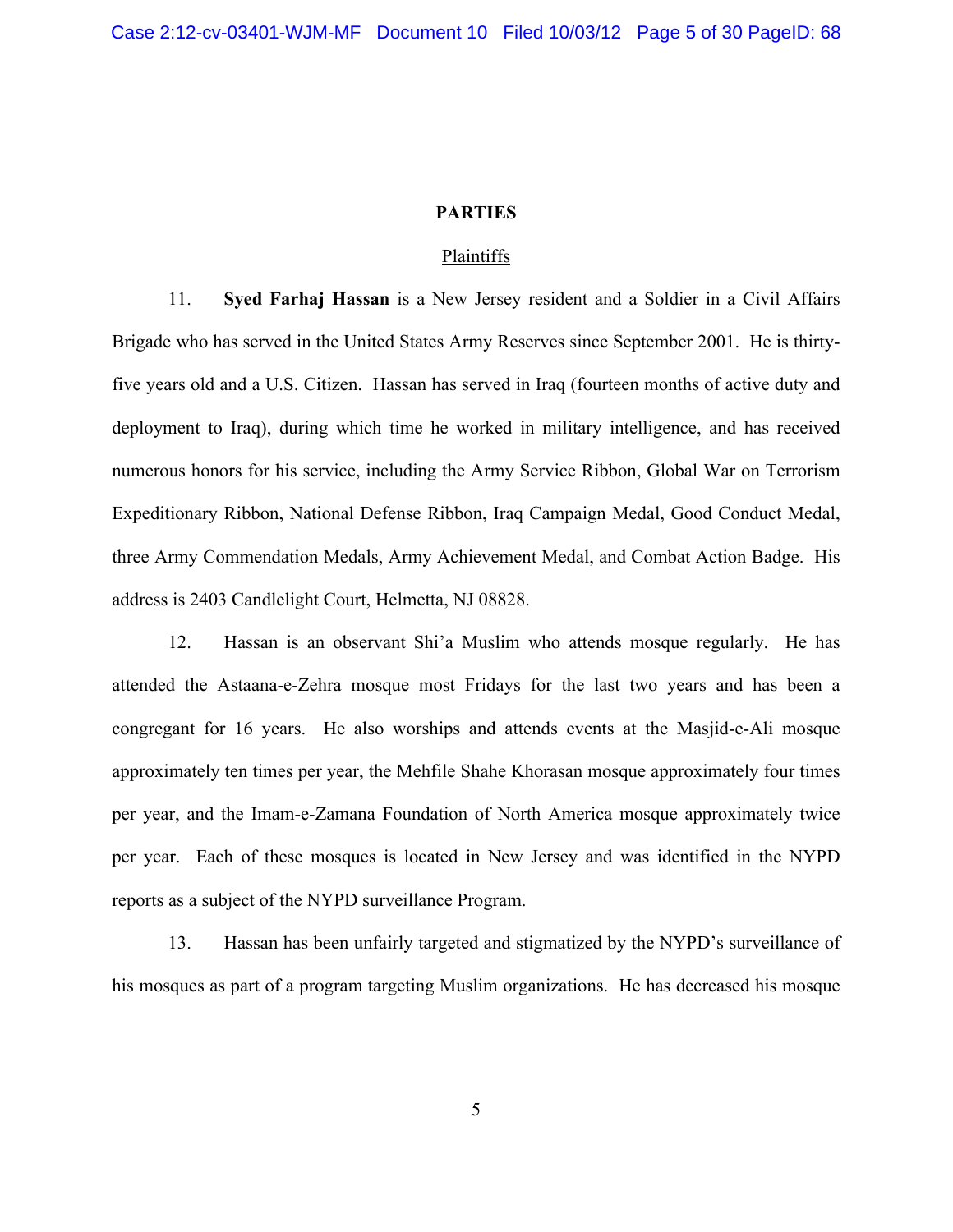attendance significantly since learning that the mosques he attends have been under surveillance by the NYPD because he has a reasonable and well-founded fear that that his security clearance would be jeopardized by being closely affiliated with mosques under surveillance by law enforcement. Any blemish in his background check jeopardizes his security clearance and thus his career. Hassan is also concerned that his fellow soldiers, including his superiors, will have diminished trust in him and treat him differently – thereby harming his career prospects – if they learn he is a regular congregant at mosques under NYPD surveillance. He believes, reasonably, that if he decreases his attendance, he is less likely to be seen and/or recorded at the mosques.

14. **The Council of Imams in New Jersey** ("Council" or "CINJ") is a non-profit corporation organized under the law of New Jersey and based in the Newark area. Its address is 62-70 Howard Street, Irvington, NJ 07111. Among other things, the Council is formed to conduct what is called Mutual Consultation ("Shuraa Baynahum") for the purpose of establishing a whole and balanced society and facilitating the current and future circumstances that shape the continuous improvement of the Muslim Community. The Council is a membership organization comprising a dozen New Jersey mosques, at least two of which, Masjid al-Haqq and Masjid Ali K. Muslim, have been surveilled as part of the NYPD's Program in New Jersey. Photographs and descriptions of both of these mosques are included in the Department's Newark report.

15. Masjid al-Haqq and Masjid Ali K. Muslim have been a part of the Newark community for thirty and over forty years, respectively. Leaders and congregants in both mosques have been unfairly targeted and stigmatized by the NYPD's surveillance of their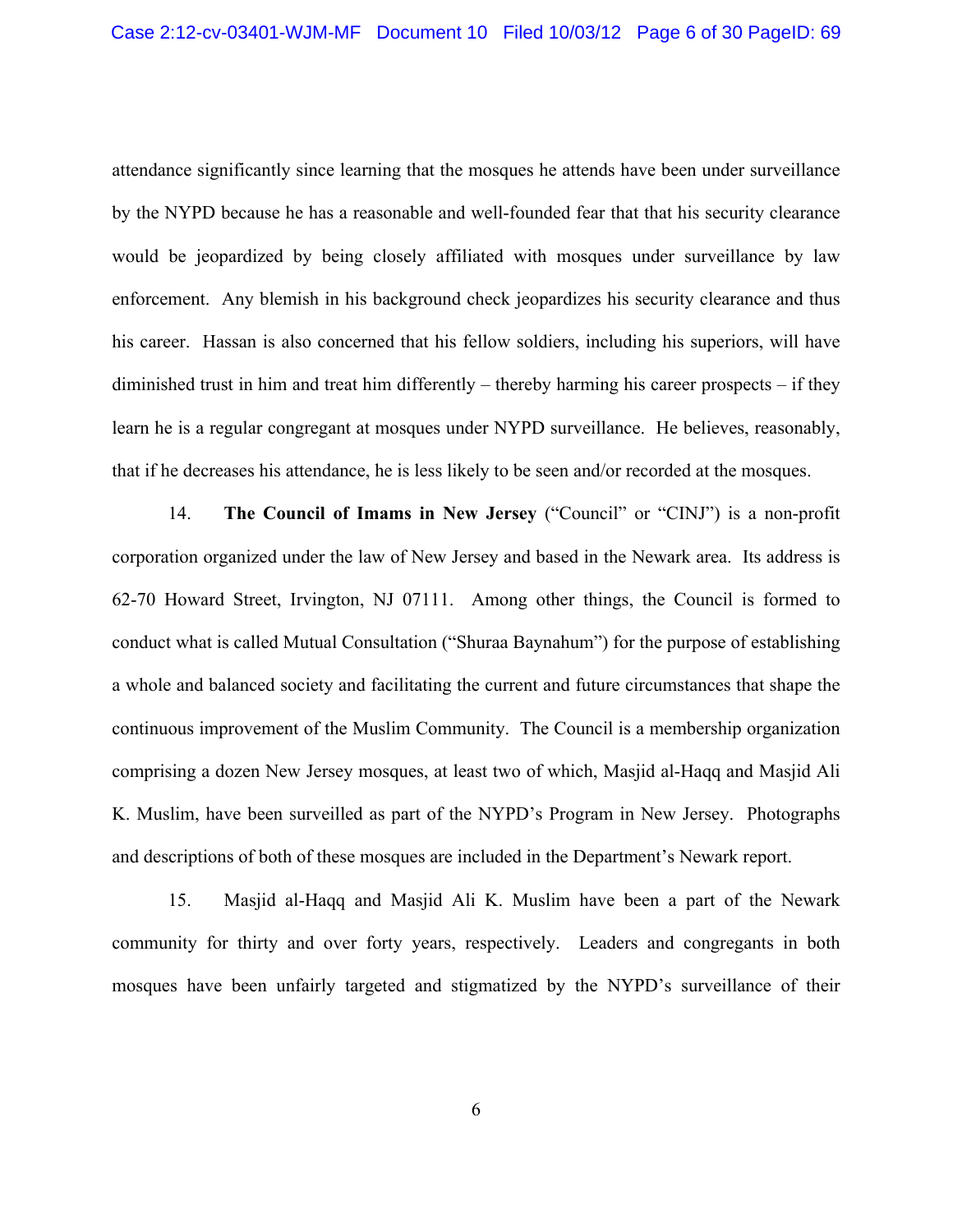mosques as part of a program targeting Muslim organizations. Both mosques have also seen a decline in attendance and contributions as a result of the Department's surveillance. Losses in attendance and financial support that followed the disclosure of the Program targeting Muslims have directly harmed both mosques' ability to fulfill their religious missions.

16. **Muslim Students Association of the U.S. & Canada, Inc.** ("MSA National") is a non-profit corporation organized under the law of Indiana, based at 6555 South 750 East, Plainfield, IN 46168. MSA National serves Muslim students during their college and university careers by facilitating their efforts to establish, maintain and develop local MSA chapters. It strives to facilitate networking, educating and empowering the students of today to be citizens of tomorrow's community. To achieve its objectives, MSA National develops tools and resources to facilitate information sharing and to unite students across North America.

17. Two of MSA National's members, the Muslim Student Associations for the Rutgers University campuses at Newark and New Brunswick, were subject to surveillance in New Jersey through the NYPD Program. These MSAs were singled out for surveillance by the NYPD simply because their membership is made up of Muslim students. Student organizations affiliated with other religious denominations were not subject to similar surveillance. Such biased police spying invites additional discrimination and prejudice against all current and former MSA students and diminishes the MSAs' ability to fulfill their spiritual and practical missions. As affinity student groups, MSAs subject to surveillance of their activities and discussions are diminished in their ability to establish viable student organizations that students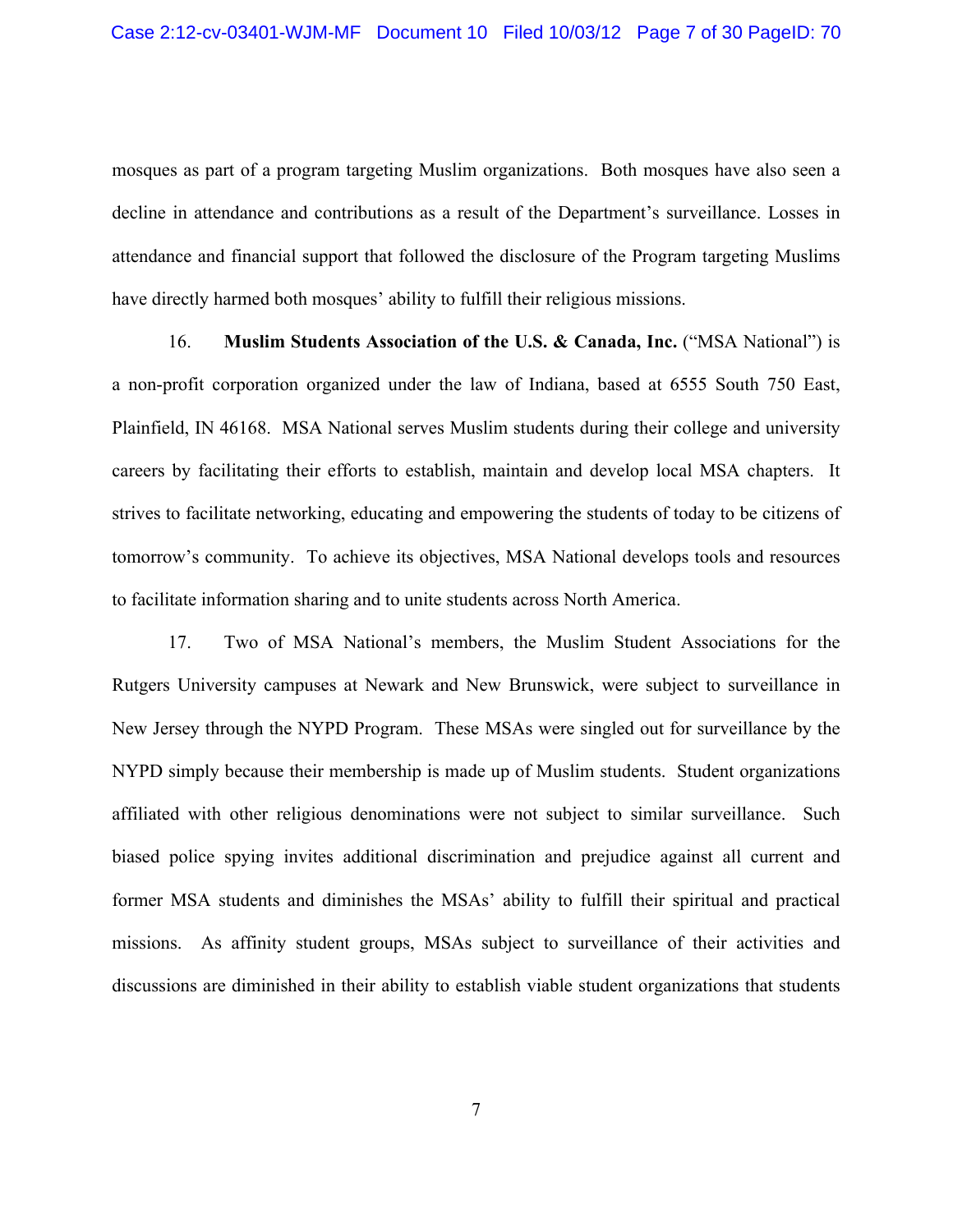will feel secure joining and participating in. Their ability to embark upon integral partnerships with campus administrators and other organizations and fulfill the spiritual needs of their members in a confidential manner is also impaired.

18. **All Body Shop Inside & Outside** is a New Jersey corporation that owns and operates a retail store and cafe in downtown Newark (20 Branford Place, Newark, NJ 07102). The store was founded in 1998. Its owners, Gary Abdul Karim Abdullah and Hamidah Z. Abdullah, are Muslims who have lived and worked in the Newark community for their entire lives. All Body Shop Inside & Outside was identified in an NYPD report as "Hamidah's Body Shop" and was subject to surveillance as part of the NYPD Program.

19. The owners of All Body Shop Inside & Outside have been unfairly targeted and stigmatized by the NYPD's surveillance of their business as part of a program targeting Muslim organizations. The NYPD's Program has also harmed their business by scaring away customers. A photograph and description of their store is included in the NYPD's Newark report, which has been widely publicized. Since people learned that All Body Shop Inside & Outside was under NYPD surveillance, the number of customers visiting the store has decreased and some customers have told the owners by telephone that they did not feel comfortable visiting the location because of the threat of NYPD surveillance.

20. **Unity Beef Sausage Company** ("Unity") is a New Jersey corporation that owns and operates Unity Brand Halal Products, Inc., a halal meat store in downtown Newark (94 Orange Street, Newark, New Jersey 07102). It has a store for retail and wholesale and a building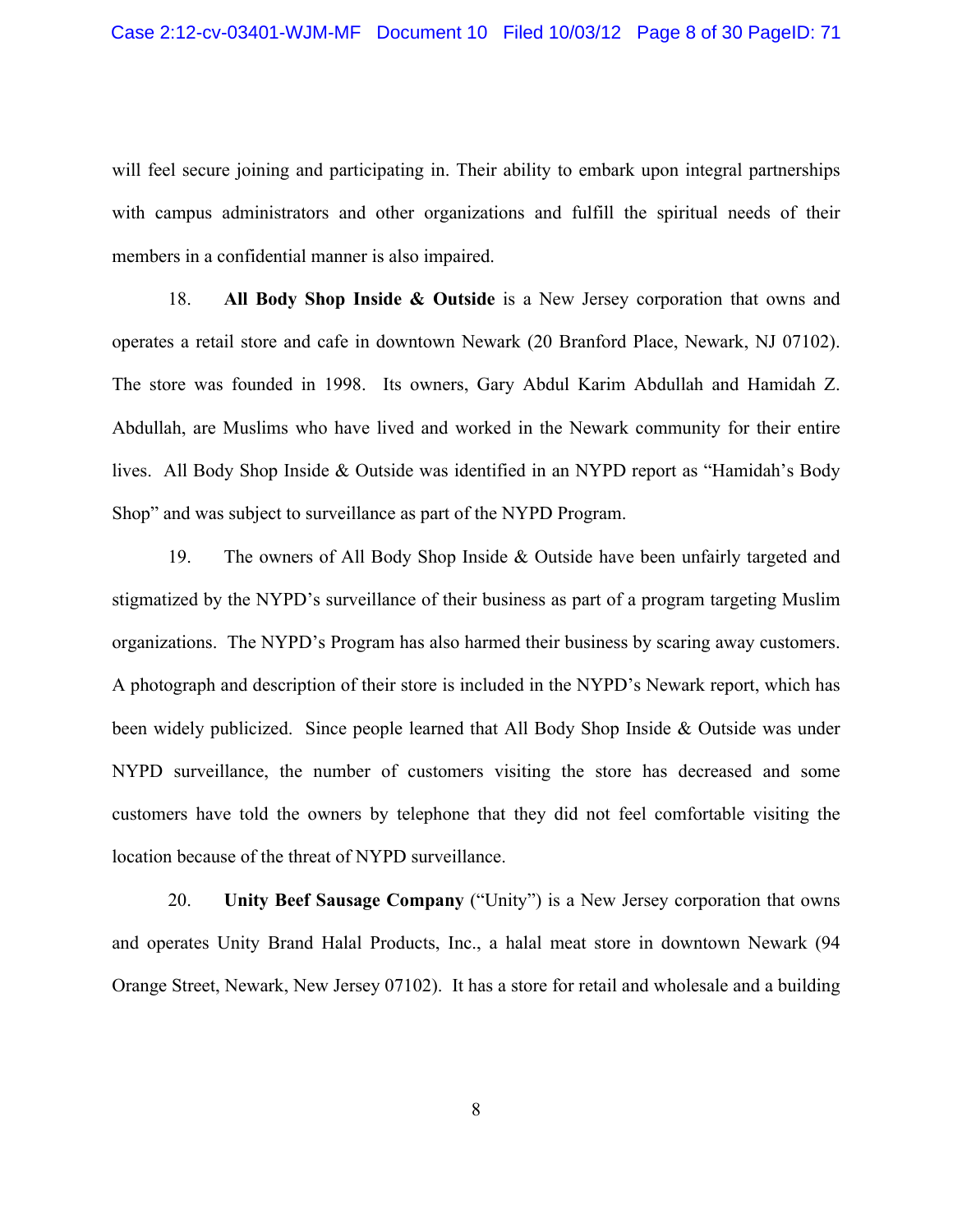for manufacturing. Founded in 1968, Unity is owned by Akbar Salaam, who is Muslim. Unity was surveilled as part of the NYPD Program in New Jersey, and a photograph and description of the Unity store appears in the NYPD's Newark report, which has been widely publicized.

21. Unity's owner, his employees, and his customers have been unfairly targeted and stigmatized by the surveillance of Unity as part of a program targeting Muslim organizations. The NYPD surveillance has also hurt business at the Unity halal meat store. Many regular customers have not been coming to the store since the NYPD's Newark report was made public. For example, the store typically experiences a rush of business after Friday prayer services, when many Newark area Muslims do food shopping and run errands. That rush slowed considerably immediately after the Newark report became public. Some customers have called to ask the owner about the NYPD's surveillance and told him they are no longer comfortable visiting the store. The store's owner now fears conducting his legitimate business; he is concerned that anyone who comes in or looks at him from across the street might be an NYPD spy.

22. **Muslim Foundation Inc.** ("MFI") is a New Jersey non-profit corporation that owns and operates the Masjid-e-Ali mosque, located at 47 Cedar Grove Lane, Somerset, NJ, 08873. MFI's congregation comprises approximately 250 families. The Masjid-e-Ali mosque was surveilled as part of the NYPD's Program in New Jersey, and was identified in an NYPD report as a subject of surveillance.

23. Leaders and congregants in MFI have been unfairly targeted and stigmatized by the NYPD's surveillance of their mosque as part of a program targeting Shi'a Muslim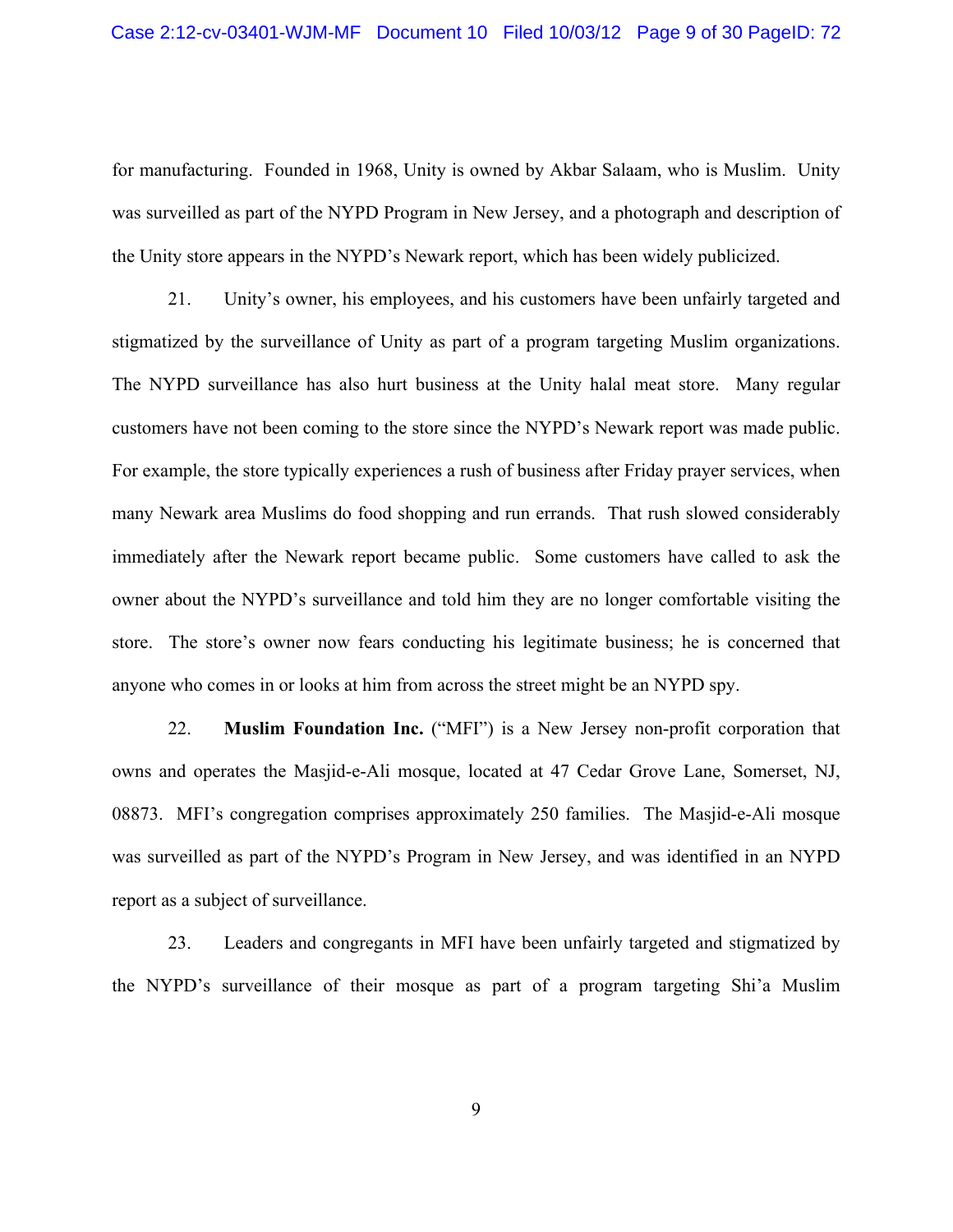organizations. The NYPD's surveillance of the mosque, and its inclusion in an NYPD report casts an unwarranted cloud of suspicion upon the mosque and its membership. MFI has also changed its religious services and programming as a direct result of the NYPD surveillance. Prior to learning that it had been surveilled by the NYPD, the mosque hosted a variety of visiting Islamic scholars and religious authorities to provide guidance to the congregation on how to conduct their daily lives in accordance with religious laws. These discussions are integral to MFI's religious mission, which includes promoting the lives of its congregants in accordance with divine laws, fellowship, and religious discourse. After learning that it had been targeted for surveillance, MFI decided not to invite otherwise amenable religious authorities who might nevertheless be perceived to be controversial because of their previous spiritual or religious training in Iran, views on or history of vocalizing religious edicts aligned with certain prominent centers of learning in Shi'a Islam, or their opinions on the proper role of the Islamic faith and scholarship in the daily lives of adherent Muslims; MFI's leaders reasonably feared that the views of such religious authorities and guides would be attributed to the mosque's membership. As a result, MFI's ability to fulfill its religious mission has been harmed.

24. **Moiz Mohammed** is a New Jersey resident (22 Woodbridge Street, New Brunswick, NJ 08901) currently enrolled as a full-time student at Rutgers New Brunswick, where he is pursuing a degree in Molecular Biology and Biochemistry. He is currently a junior and has been active in the Muslim Students Association (MSA) since his freshman year. The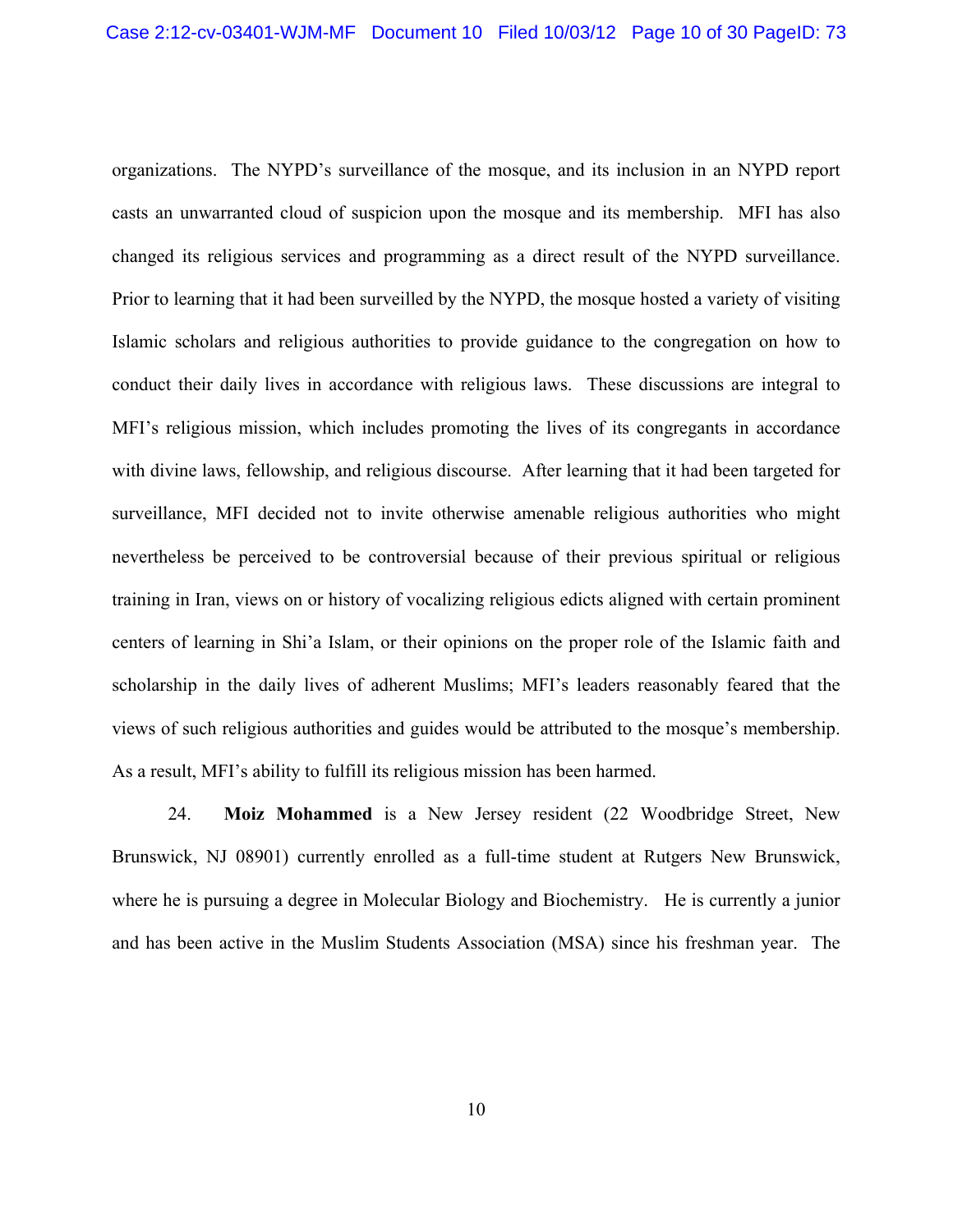Rutgers New Brunswick MSA was surveilled as part of the NYPD's Program in New Jersey, and was identified in an NYPD report as a subject of surveillance.

25. Mohammed has been unfairly targeted, and stigmatized by the NYPD's surveillance of his MSA as part of a program targeting Muslim organizations. The NYPD's surveillance of his MSA unfairly targets him and other Muslim students. Members of other religious groups are not subjected to such surveillance and monitoring. The stigma now attached to being a Muslim member of the MSA has caused Mohammed to avoid discussing his faith or his MSA participation in public and to avoid praying in places where non-Muslims might see him doing so. Thus, Mohammed bears the burden of being discriminated against by the government, solely on account of his religion, which sends a signal that he is a less worthy member of the political community.

26. **Jane Doe** is a New Jersey resident currently enrolled as a full-time student at Rutgers New Brunswick in her junior year and is active in the Muslim Students Association. She will be moving the Court for leave to proceed under pseudonym after counsel for Plaintiffs confers with counsel for Defendant.

27. Doe suffers the same stigma as Mohammed as a result of the NYPD's surveillance of the activities of Muslim students on campus. She experiences this stigma in a variety of ways. For instance, she no longer discusses religious topics at MSA meetings, such as the differences between Sunni and Shi'a Islam, because of a reasonable fear that such discussions would be misunderstood and taken out of context by those suspicious of her religion.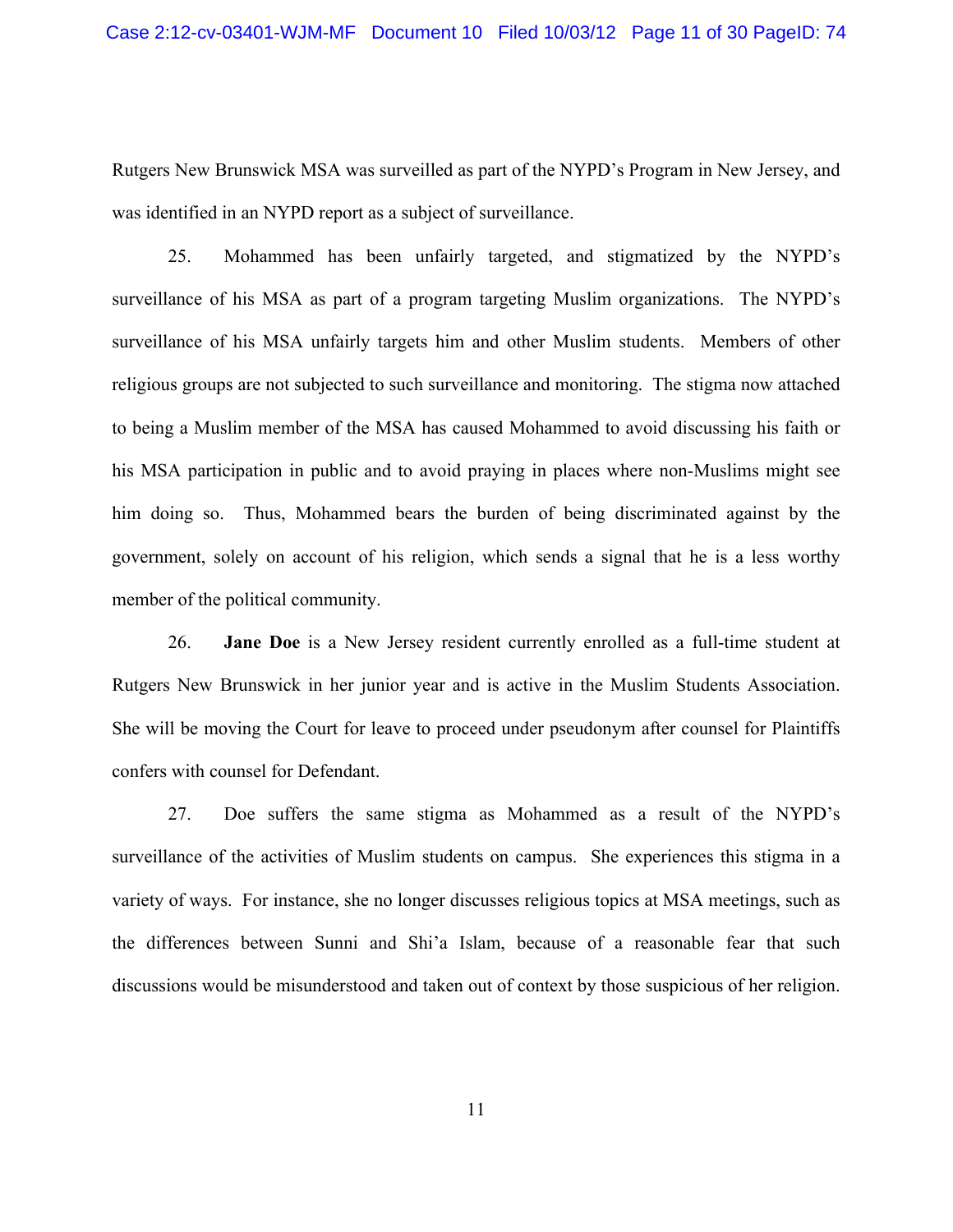She also has a reasonable fear that her discussions with other students and other participation in MSA activities may be observed by NYPD and taken out of context, resulting in unwarranted scrutiny premised solely on her Muslim faith and participation in religious discourse.

28. **Soofia Tahir** is a New Jersey resident (56 Southside Avenue, Somerville, NJ 08876) who was a member of the Rutgers Newark MSA during the 2003-2004 school year. She then attended Rutgers University's New Brunswick campus as an undergraduate from 2004 through 2008, and graduated with a bachelor's degree. She was a member of the Rutgers New Brunswick MSA during those years and served as its Vice President during the 2006-2007 school year. Tahir went on to attend graduate school at the Rutgers New Brunswick campus from 2010 through 2012, and graduated with a master's degree.

29. Like Mohammed and Doe, Tahir has been unfairly targeted, and stigmatized by the NYPD's surveillance of the Rutgers MSAs in a way that is likely to endanger her future educational and employment opportunities. In particular, she focused her graduate studies on international social work, a field in which many employment opportunities are with governmental or non-governmental agencies that require background checks and/or security clearance. She reasonably fears that her membership and leadership in organizations that have been surveilled by the NYPD as part of a program it describes as focused on "threats" and an attempt to document the "likely whereabouts of terrorists" will adversely affect her future job prospects and any further educational pursuits.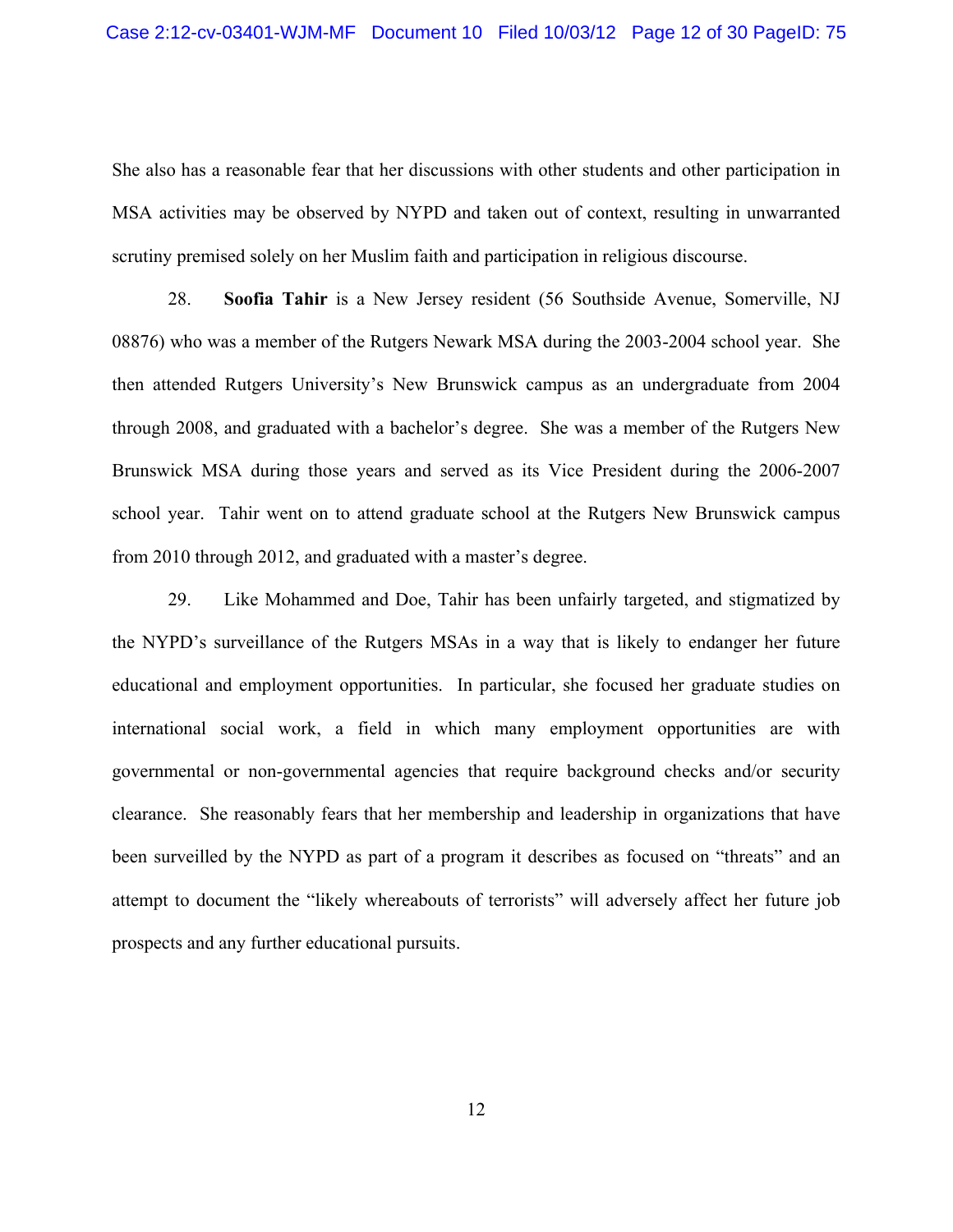30. The revelation of the NYPD's spying on Muslims in New Brunswick and at Rutgers also caused Tahir to change the way she prayed and limit her conversations with others on certain topics. She curtailed discussions of religious and political topics while on the Rutgers campus out of a reasonable fear that NYPD informants or undercover officers might be eavesdropping and misconstrue what she said. She avoided religious and political topics rather than be subject to law enforcement scrutiny. Tahir also went to pray in very remote areas of the buildings in which she studied and worked on campus in order to try to avoid NYPD surveillance because of the uniquely visible way in which Muslims pray. On occasion, she would also go to work early in the morning so she could leave earlier in the day and do her mid-afternoon prayer at home, thereby reducing the Department's ability to surveil and scrutinize her worship.

31. **Zaimah Abdur-Rahim** resides at 35 Finlay Place, Newark, NJ 07106. She is currently a math teacher at Al Hidaayah Academy ("AHA"), a position she has held since 2010. A record of the NYPD's surveillance of AHA appears in the Newark report, which includes a photograph and description of the school. Abdur-Rahim was also the principal of Al Muslimaat Academy ("AMA"), a school for girls grades five through twelve, from 2002 through 2010. Like AHA, a record of the NYPD's surveillance of AMA appears in the Newark report, including a photograph, the address, and notations stating, among other things, that the school was located in a private house and that the ethnic composition of the school was African American.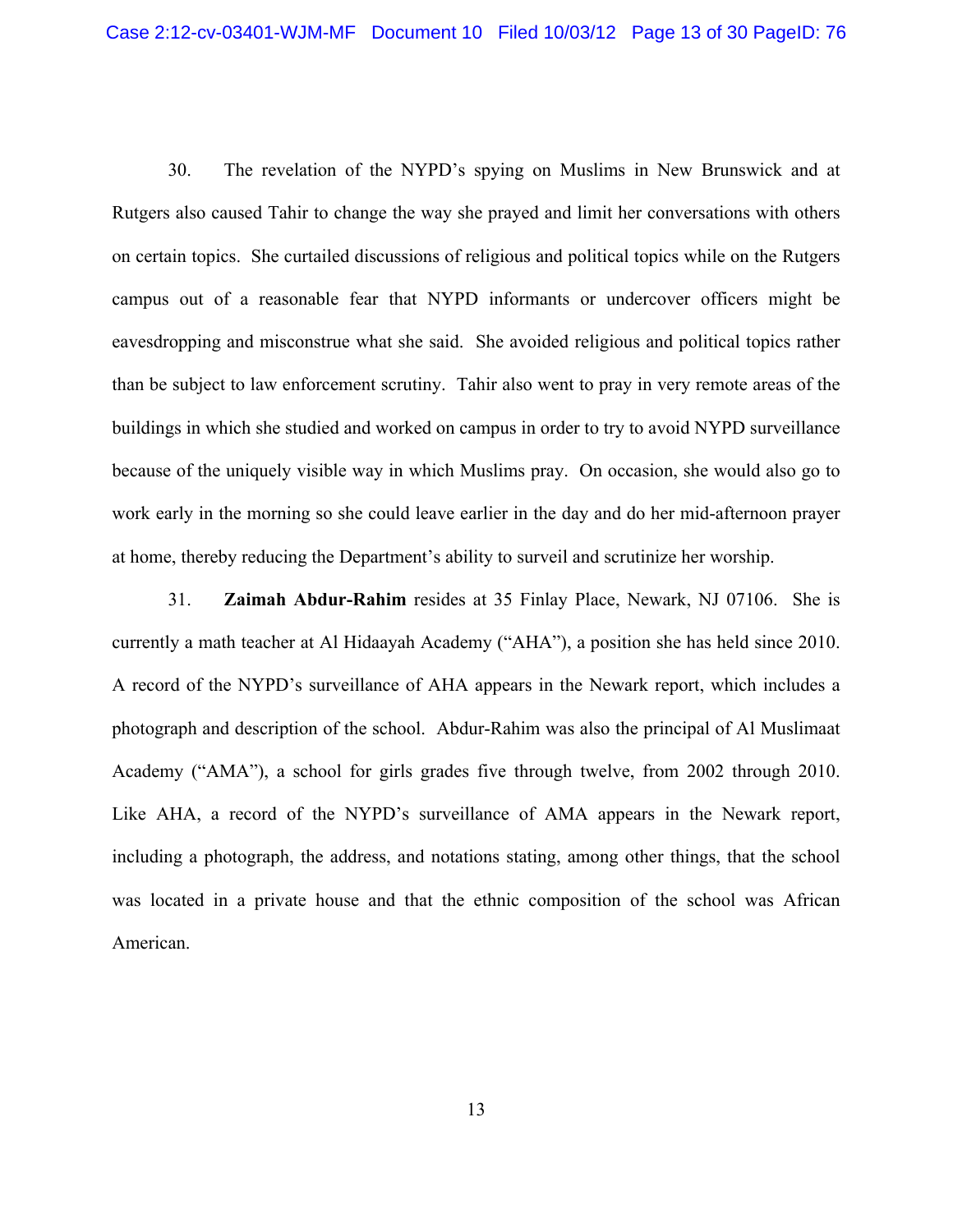32. Abdur-Rahim has been unfairly targeted and stigmatized by the NYPD's surveillance of AHA, where she is currently employed, and AMA, where she was last employed, as part of the Department's program targeting Muslim organizations. She reasonably fears that her future employment prospects are diminished by working at two schools under surveillance by law enforcement. Moreover, the Newark report's photograph of AMA is also Abdur-Rahim's home, where she has lived since 1993 with her husband and, at various times, her children and grandchildren. The fact that a photograph of her home appears on the internet in connection with the NYPD's surveillance program that the City of New York has since publicly exclaimed is necessary for public safety, has decreased the value of the home and diminished the prospects for sale of the home.

33. Abdur-Rahim is especially concerned with the Department's spying on AMA, because she and the all-female population of students there did not wear head coverings while attending classes. One of Abdur-Rahim's and her students' most sacred religious tenets is modesty, their practice of which requires them to always keep their heads covered in the presence of men or boys. If NYPD officers entered the property surrounding the school and looked inside – for example to determine that it was attended by African Americans as reported – they would be violating this religious tenet.

34. **Abdul-Hakim Abdullah** is married to Abdur-Rahim and co-owns the 35 Finlay Place home with her. He also served on the Board of Directors of Al Muslimaat from 2002 through 2010. Abdullah has suffered the same harm as Abdur-Rahim in connection with a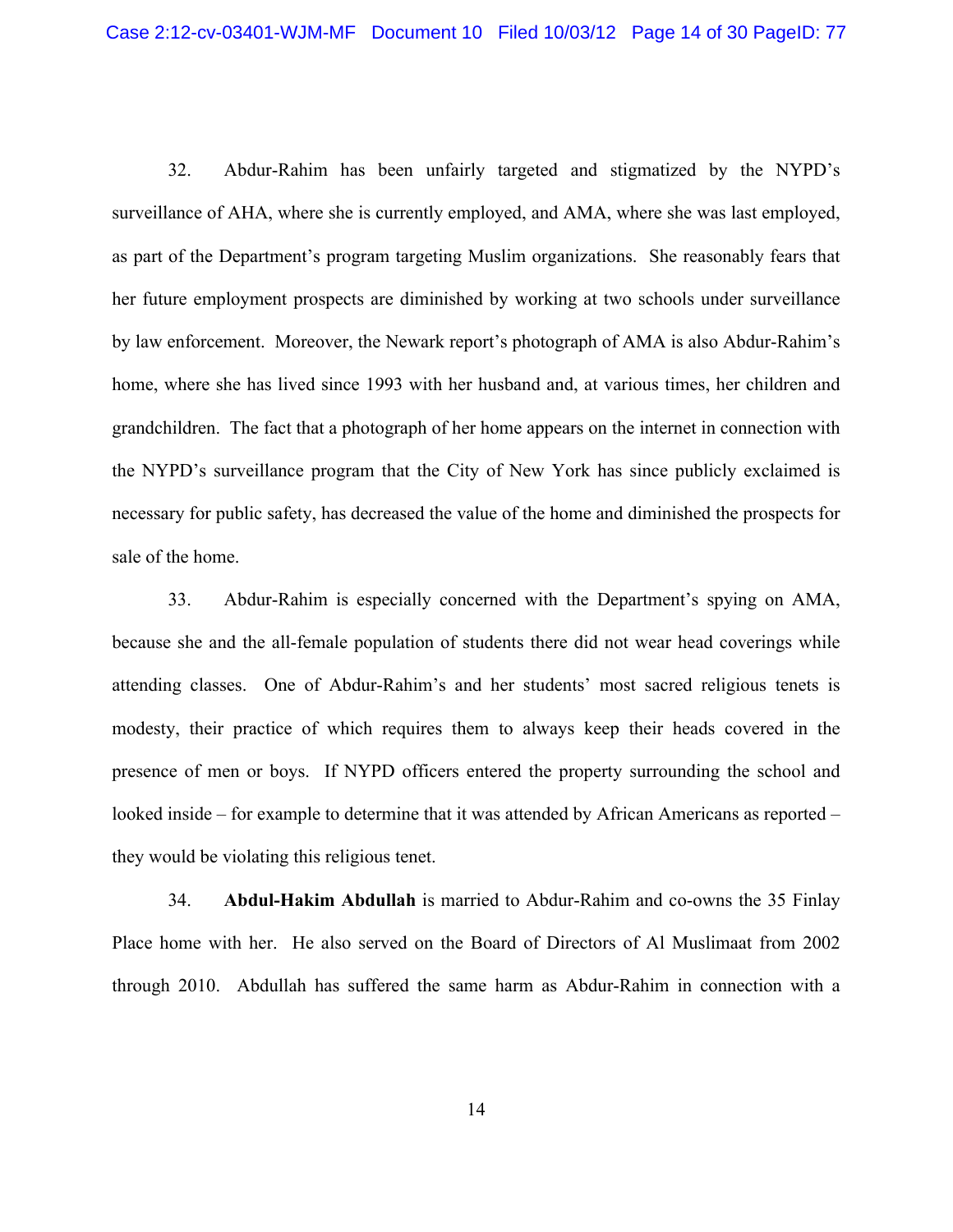decrease in the value of his home caused by the NYPD's surveillance and subsequent statements by Department officials.

## Defendant

35. **The City of New York** is a municipal corporation duly incorporated and existing pursuant to the laws of the State of New York and having its principal offices at City Hall, New York, NY 10007. The City of New York has established and maintains the NYPD as a constituent department or agency. The NYPD acts as the City of New York's agent in the area of law enforcement. The NYPD's operations include the activities described herein.

### **STATEMENT OF FACTS**

#### The NYPD Program Intentionally Targets Muslims for Surveillance on the Basis of Religion

36. In January 2002, the NYPD created a secret spying program to analyze and surveil the Muslim community in New York City and nearby regions, including Muslim religious institutions, schools, businesses, associations, and congregations. The Department created the Program following the September 11, 2001, attacks based on the mistaken and unconstitutional premise that Muslim religious identity is a legitimate criterion for selection of law enforcement surveillance targets, or that it is a permissible proxy for criminality, and that Muslims can therefore be subject to pervasive surveillance not visited upon any other religious group or the public at large, simply because of their religion. This Program reflects a policy, custom, usage and/or practice of the NYPD to target the Muslim community for surveillance solely on the basis of religion.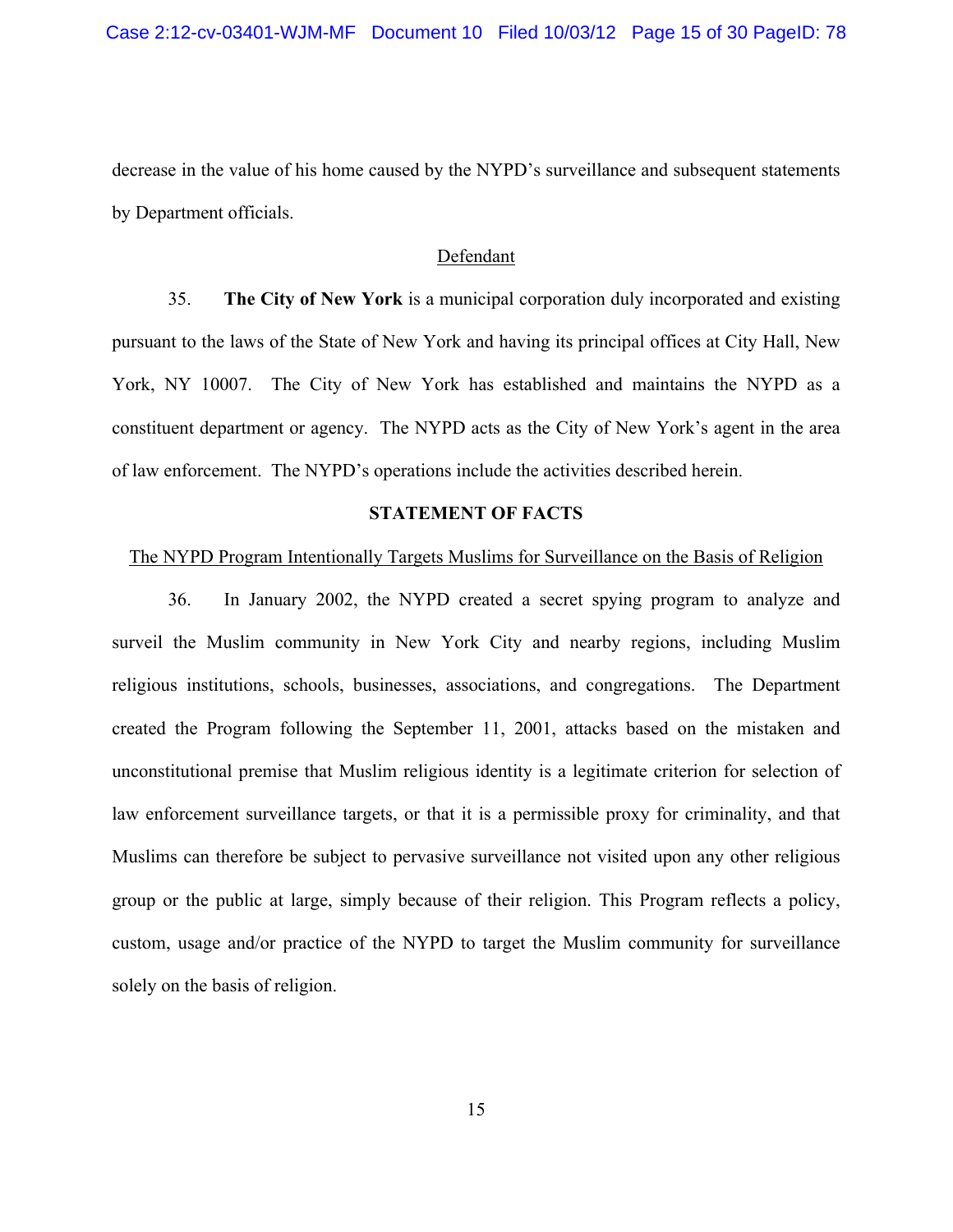37. As part of this Program, the NYPD specifically and purposefully targets mosques, Muslim-owned businesses, Muslim Student Associations, and Muslim schools for surveillance based only upon the religious beliefs of their owners or members. The NYPD Program intentionally targets only the Muslim faith and does not undertake similar surveillance with respect to any other religious group. Thus, the Program perpetuates odious and unfounded stereotypes about Muslims, including Plaintiffs, and stigmatizes them as members of a disfavored community that is inherently dangerous and inferior.

38. The Department has focused, in particular, upon New Jersey Muslims as part of its Program. The Department has conducted surveillance of at least twenty mosques, fourteen restaurants, eleven retail stores, two grade schools and two Muslim Student Associations in New Jersey, in addition to an untold number of individuals who own, operate, and visit those establishments. Furthermore, the Department has created over twenty precinct-level maps of the City of Newark, noting the location of mosques and Muslim businesses and the ethnic composition of the Muslim community. As part of the Program, it has also created a series of reports documenting in detail the information obtained from its surveillance of New Jersey Muslim communities.

39. The Program uses a variety of methods to spy on Muslims. It has, among other measures, taken video and photographs at mosques, Muslim-owned businesses, and schools. It has sent undercover officers to those locations to engage in pretextual conversations to elicit information from proprietors and patrons. And it has planted informants in mosques, and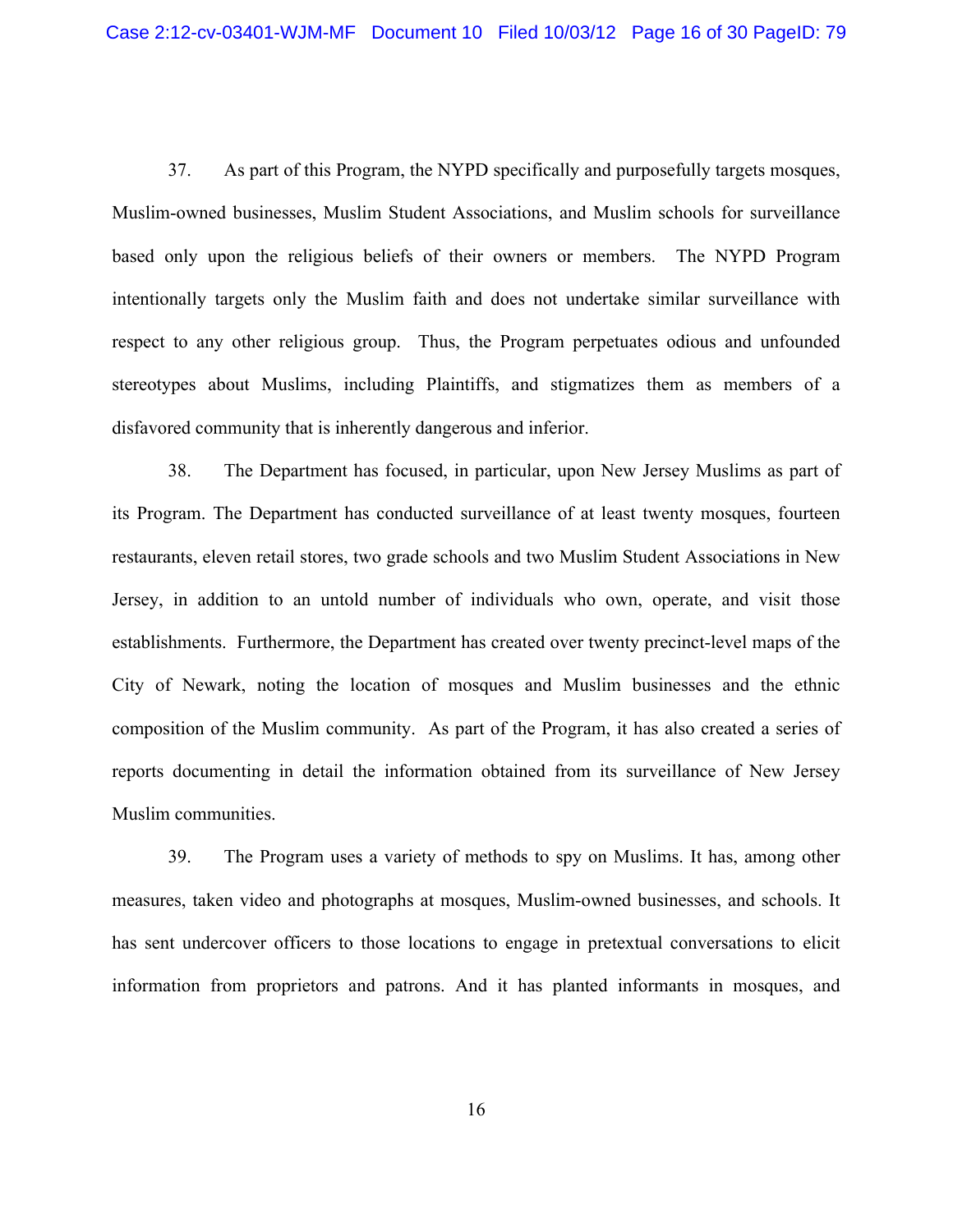monitored websites, listserves, and chat rooms. The Department does not conduct similar surveillance of houses of worship, businesses, and schools associated with other religions. For example, on information and belief, no other religious group is uniformly and categorically viewed as a legitimate target for investigation merely because of the actions of an exceedingly small fraction of people of the same faith who have violated the law.

40. In addition to targeting Muslims by focusing on mosques, Muslim-owned businesses, and other Muslim-associated organizations as subjects of surveillance, the Program also intentionally targets Muslims by using ethnicity as a proxy for faith.

41. As part of the Program, the Department has designated twenty-eight countries and "American Black Muslim" as "ancestries of interest." The twenty-eight countries are: Afghanistan, Albania, Algeria, Bahrain, Bangladesh, Chechnya, Egypt, Guyana, India, Indonesia, Iran, Iraq, Jordan, Lebanon, Libya, Morocco, Pakistan, Palestine, Saudi Arabia, Somalia, Sudan, Syria, Tunisia, Turkey, U.A.E., Uzbekistan, Yemen, and Yugoslavia. Those twenty-eight countries constitute about 80% of the world's Muslim population. All but five of the countries on the list are more than three-fourths Muslim. Of these five, all but two countries are majority Muslim and one of the remaining two countries is India, which alone is home to 11% of the world's Muslims.

42. However, the Department does not surveil all people and establishments with "ancestries of interest," but expressly chooses to exclude people and establishments with such "ancestries" if they are not Muslim. Thus, for example, the NYPD does not surveil Egyptians if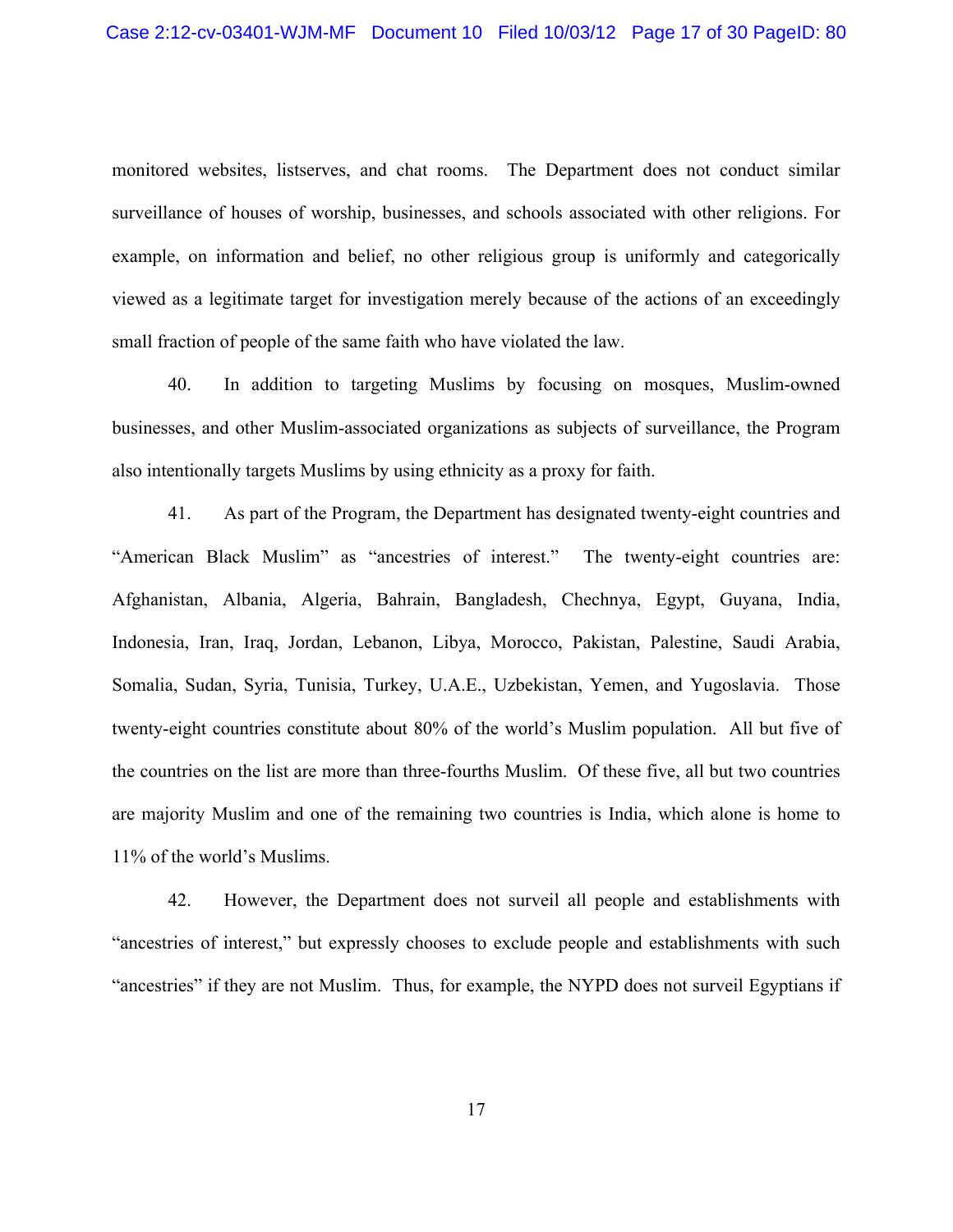they are Coptic Christians, Syrians if they are Jewish, or Albanians if they are Catholic or Orthodox Christian.

43. The NYPD's report analyzing Newark observes: "There appears to be a sizable and growing non-immigrant, African-American Muslim population." No analysis of non-Muslim African-Americans appears in the Newark report.

44. The NYPD's surveillance is not limited to those Muslims with "ancestries of interest." In its surveillance of Newark, the Department has observed that the largest immigrant communities in that city are from Portugal and Brazil, countries not found on its list of twentyeight "ancestries." Nevertheless, the Department's Newark report examines these communities for the presence of Muslims: "No Muslim component within these [Portuguese and Brazilian] communities was identified, with the exception of one identified location being owned and operated by a Brazilian Muslim of Palestinian descent." No non-Muslim individuals or establishments from Newark's Portuguese or Brazilian immigrant communities are identified in the NYPD's Newark report. The Department's investigation, surveillance, and analysis are concerned only with Muslims. Religious affiliation is employed as the sole predicate for investigation pursuant to the Program.

#### NYPD's Surveillance Activities Against Muslims

45. The NYPD Program utilizes numerous forms of surveillance in its monitoring of Muslim communities, including its surveillance of Muslim communities in New Jersey. The NYPD Program does not undertake similar surveillance of non-Muslim communities. Despite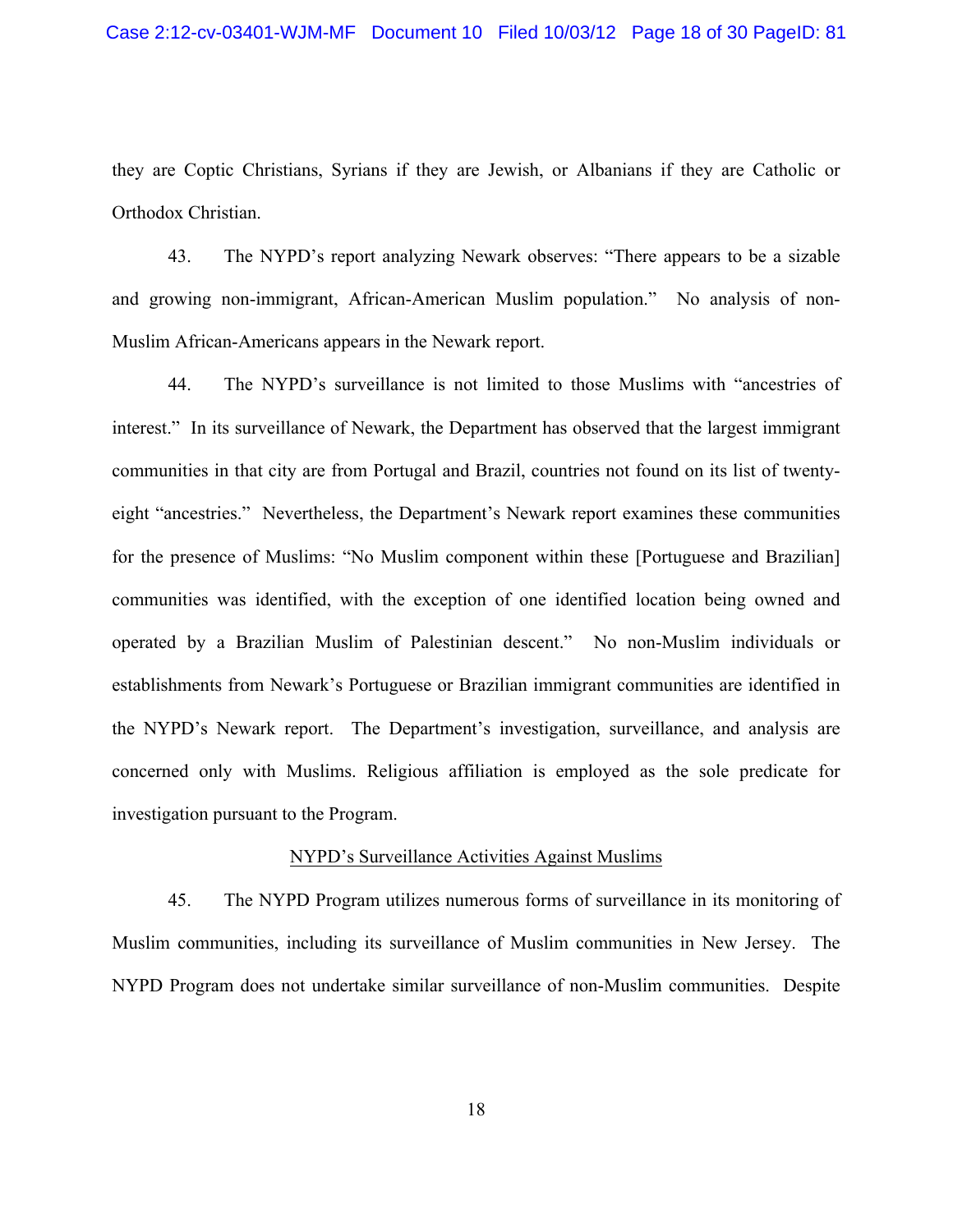its initial secrecy, public knowledge of the NYPD program to single out Muslims for surveillance has become widespread in New Jersey and elsewhere.

46. As part of the Program, NYPD officers snap pictures, take video, and collect license plate numbers of congregants as they arrive at mosques to pray, making records of those in attendance. They also mount surveillance cameras on light poles, aimed at mosques, for the purpose of round-the-clock surveillance. Officers can control the cameras with their computers and use the footage to help identify worshippers. The NYPD has not conducted similar surveillance at non-Muslim houses of worship.

47. The Department also utilizes informants and undercover officers, who identify and report upon, among other things, businesses owned or frequented by Muslims; which stores sell halal meat; the subject of conversations overheard at mosques; and where religious schools are located. For example:

> a. The NYPD uses undercover officers called "rakers" to monitor daily life in neighborhoods it believes to be heavily Muslim. Rakers surveil locations such as bookstores, bars, cafes, and nightclubs. They do so not based upon evidence of wrongdoing, but because the Department believes it should surveil and investigate American Muslims comprehensively in a way that it does not other religious communities.

> b. The NYPD also has informants called "mosque crawlers" who monitor sermons and conversations in mosques and report back to the NYPD. Mosque crawlers are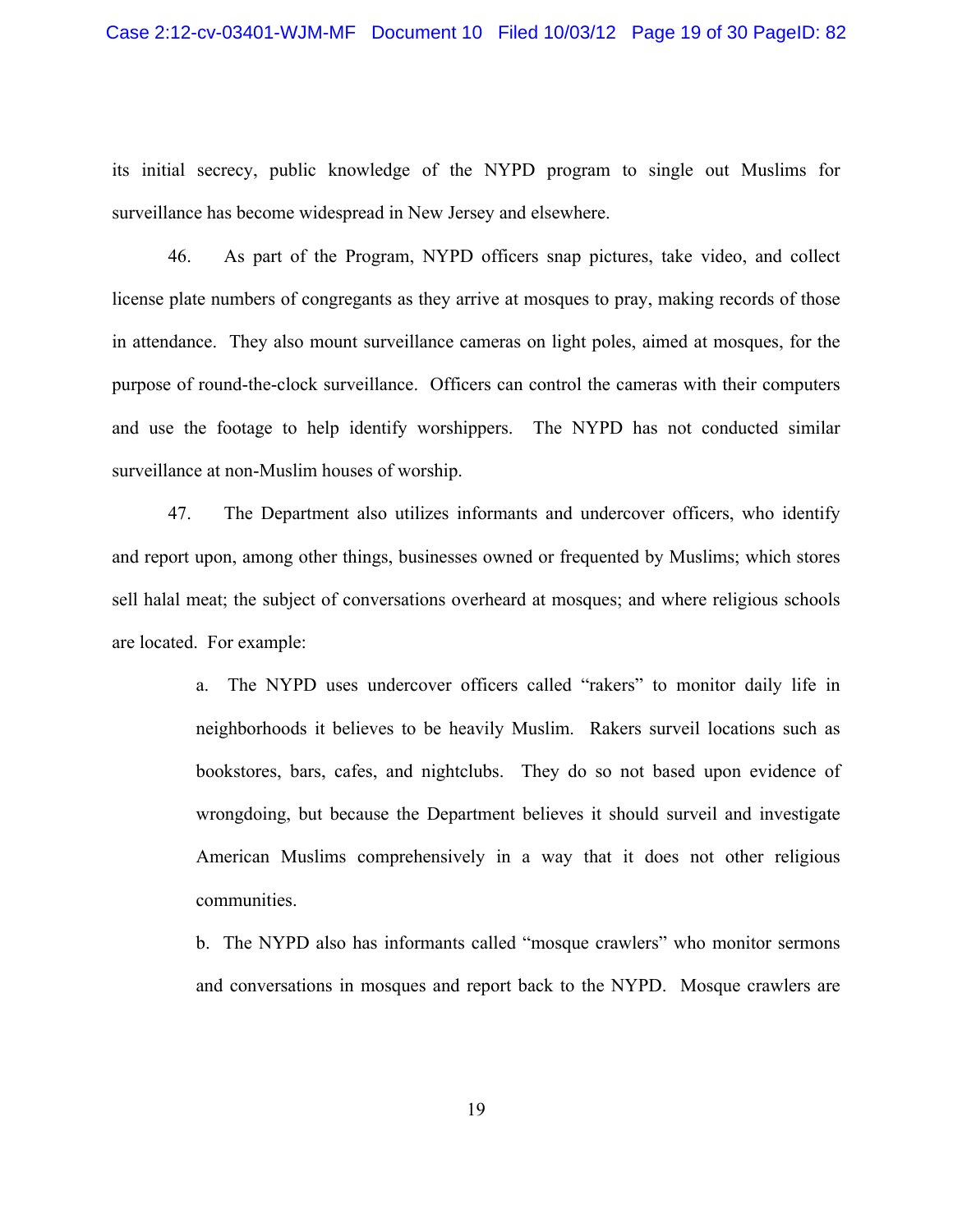used at mosques as part of a broader plan for blanket surveillance of Muslim communities. The Department has strived to have an informant inside every mosque within a 250-mile radius of New York City and has, in fact, prepared an analytical report on every mosque within 100 miles, including Plaintiff MFI and at least two of the members of CINJ. Upon information and belief, the NYPD's mosque crawlers have monitored thousands of prayer services in mosques, collecting detailed information about worshippers simply because they are Muslim, without evidence they engaged in any wrongdoing.

c. Rakers and mosque crawlers have monitored discussions in mosques about the controversy surrounding the publication of a Danish artist's cartoons of the Prophet Muhammad, the results of which were included in a February 2006 report. That report, for example, documents twenty-three conversations at twenty mosques. None of the information collected showed any indication of criminal activity. The NYPD prepared a similar report after an accidental plane crash in Manhattan in October 2006. Upon information and belief, the Department prepares many such reports targeting Muslims, none of which even allegedly involve any wrongdoing.

d. Using mosque crawlers, rakers, and other officers and agents, the NYPD has documented painstaking details of American Muslim life, including in New Jersey, and plaintiff institutions and businesses. For example, Department surveillance reports note the fact that flyers are posted in shops advertising for Quran tutoring; a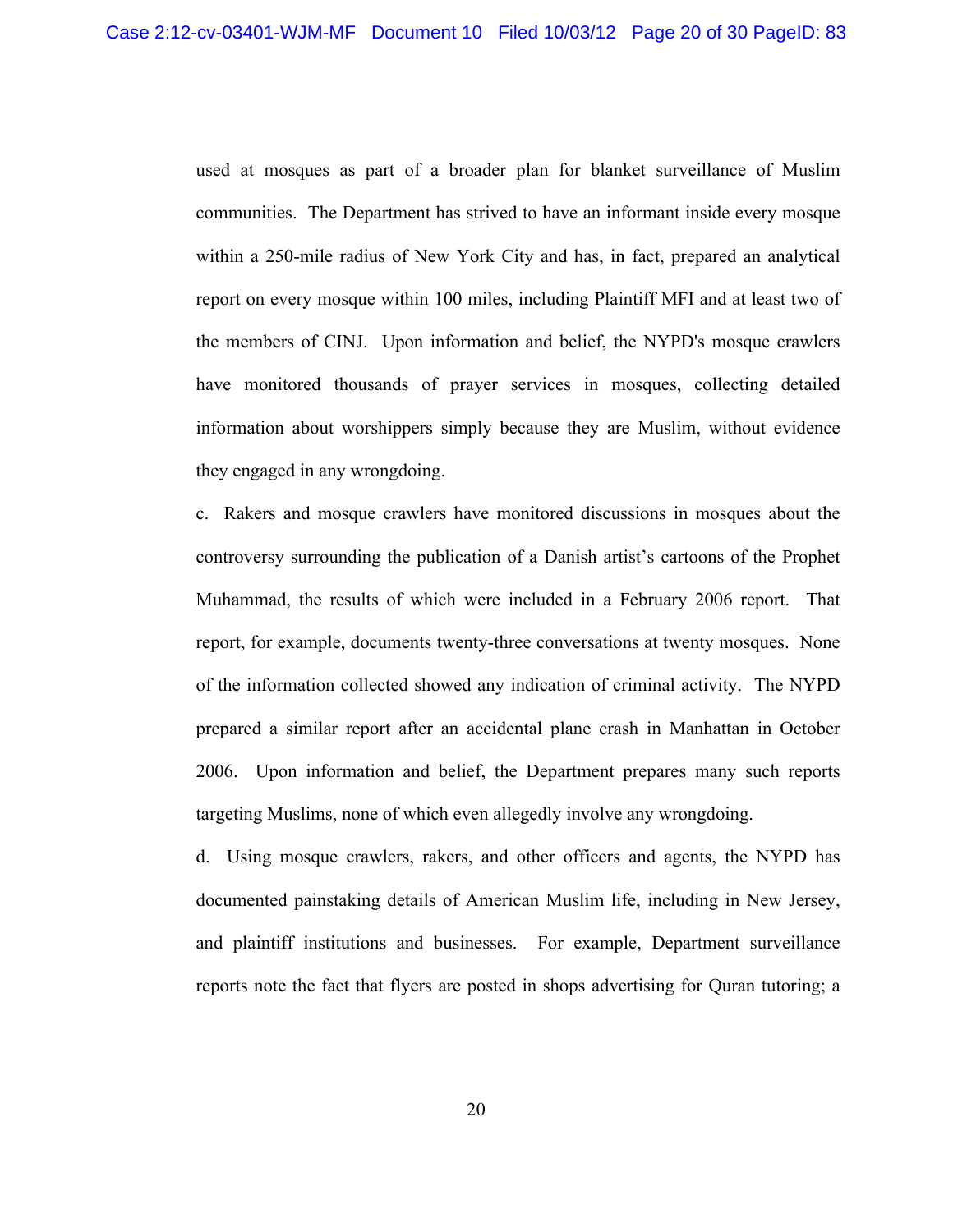picture of a mosque hangs in a grocery store; a restaurant serves "religious Muslims;" customers visit a Dunkin' Donuts after Friday prayer; a restaurant is located near a particular mosque; employees or customers of establishments are observed wearing "traditional clothing;" Muslim prayer mats are hanging on the wall at an Indian restaurant; and a store posts a sign that it will be closed on Friday in observance of Friday prayer.

48. The NYPD Program has not utilized informants and undercover agents to undertake such focused or intensive surveillance of non-Muslim communities.

49. The NYPD also closely monitors the activities of Muslim Student Associations at colleges and universities in New York, New Jersey, Connecticut, and Pennsylvania. It places informants or undercover officers in all or virtually all MSAs, without any indication whatsoever of criminal activity or any connection whatsoever to wrongdoing.

50. NYPD officers monitor the web sites of Muslim student organizations, troll student chat rooms, and talk to students online. Undercover NYPD officers sometimes pose as students to attend MSA events. One officer, for example, went on a rafting trip with an MSA and monitored and recorded how often the student participants on the trip prayed, and that they discussed religious topics. Knowing that undercover NYPD officers are recording the topics of Muslims' conversations and the frequency with which they pray reasonably causes Plaintiffs and other Muslims in the jurisdictions surveilled by the Department to chill their religious practices.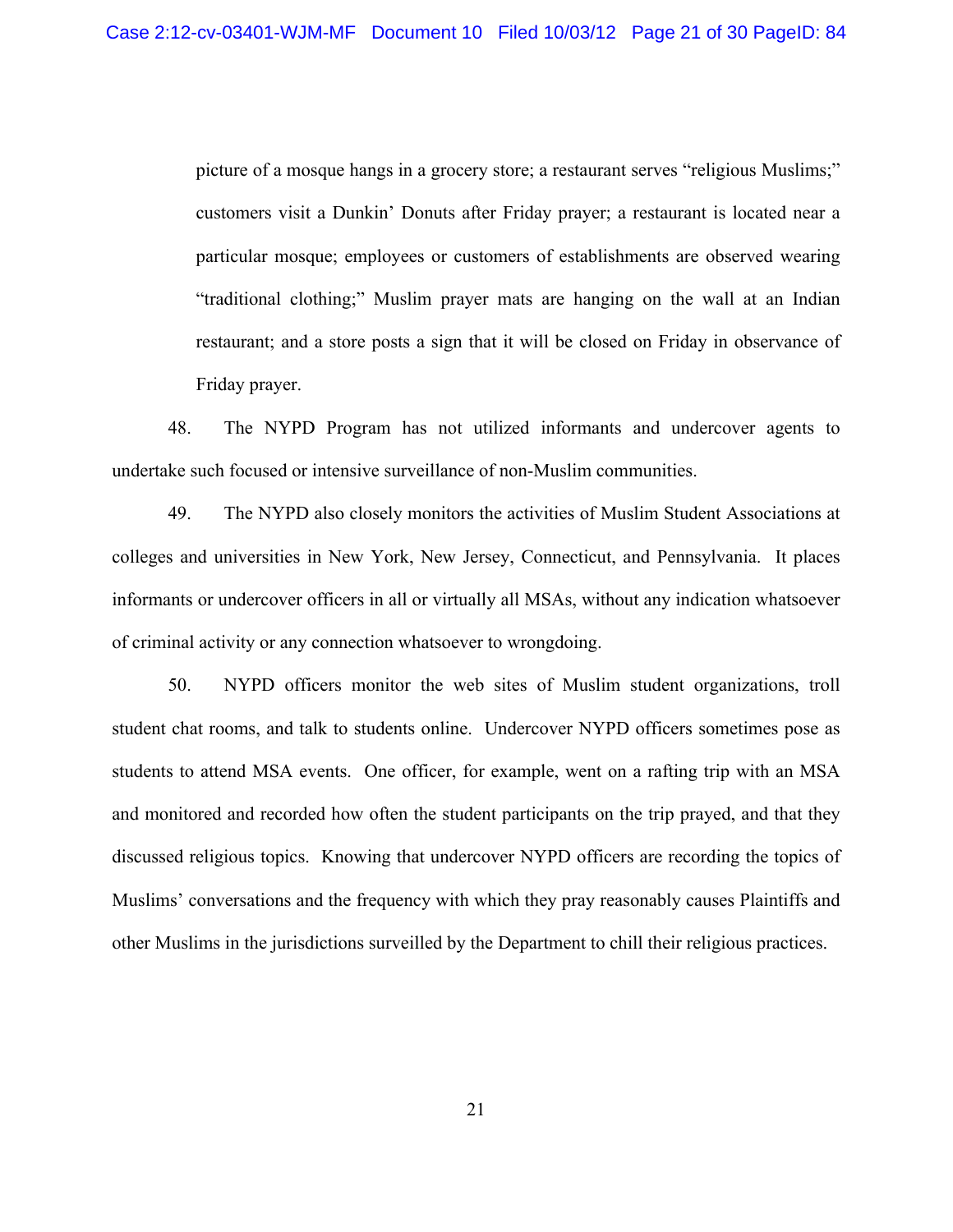51. On a weekly basis, the Department prepares an MSA Report on schools, including reports on Rutgers New Brunswick and Rutgers Newark. Its reports include the names of professors, scholars, and students without any evidence that they engaged in wrongdoing.

52. The Department does not conduct similar blanket surveillance of the activities of Christian, Jewish, or any other religious student group.

53. To facilitate future surveillance of entire American Muslim communities, the NYPD has created maps indicating the locations of mosques, restaurants, retail establishments, and schools owned by or serving Muslims, as well as ethnic populations from heavily Muslim countries. The Department has over twenty such maps of Newark, New Jersey.

54. The NYPD has not compiled similar maps of non-Muslim communities.

55. The NYPD also inspects records of name changes and compiles databases of new Muslim converts who take Arabic names, as well as Muslims who take names that are perceived to be "Western." The Department does not compile similar information for other kinds of name changes.

56. The NYPD's surveillance of the Muslim community in New Jersey, including its surveillance of Plaintiffs, is extensive and sustained. For example, undercover NYPD officers participating in the Program operated a base of operations in an off-campus apartment near Rutgers New Brunswick. On information and belief, the NYPD Program in New Jersey, including its surveillance of Plaintiffs, is ongoing.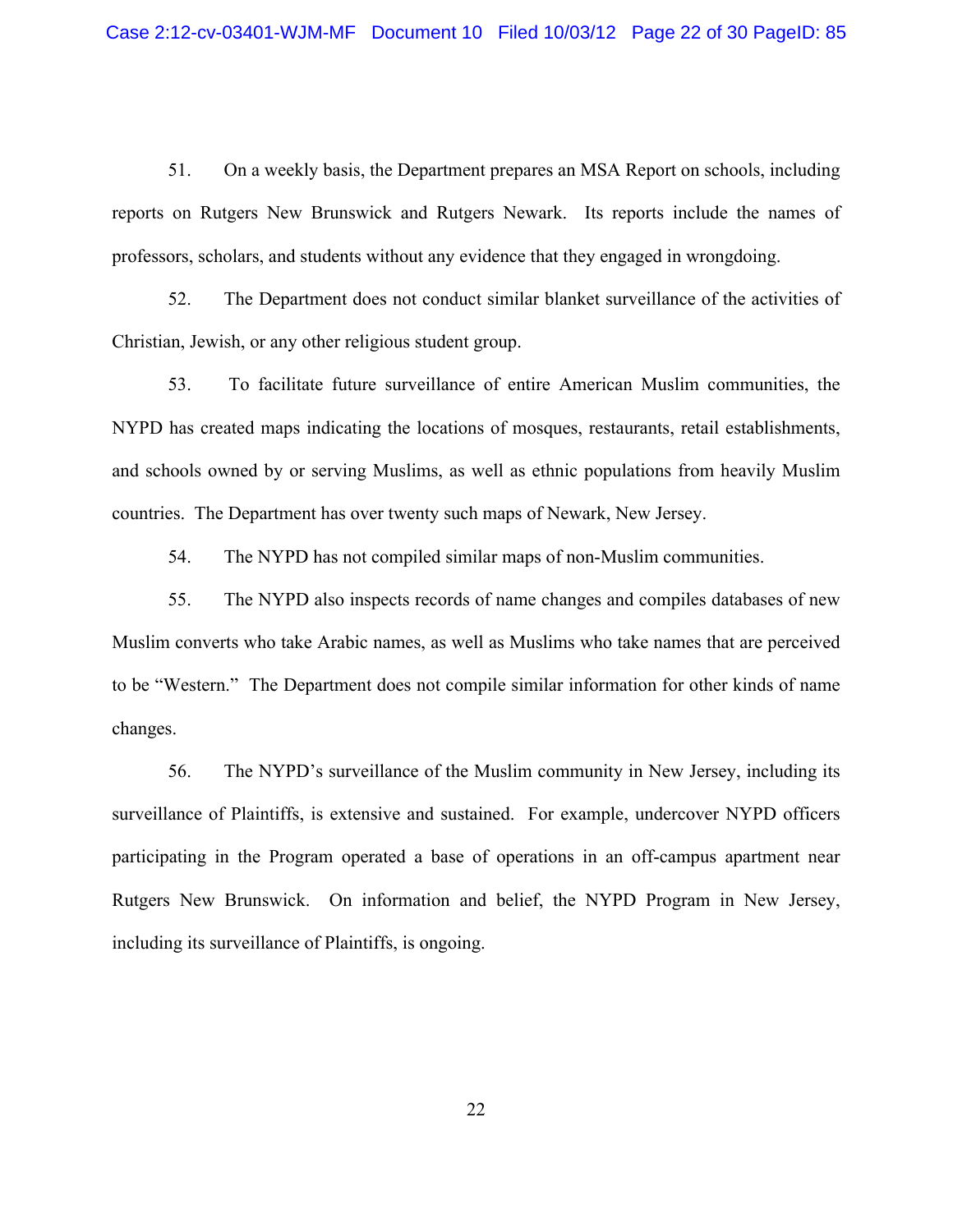#### The NYPD Program Harms the Plaintiffs and the Muslim Community as a Whole

57. The NYPD's blanket surveillance of Muslims casts guilt on all people of that faith by suggesting that Muslims pose a special threat to public safety. As targets of the NYPD's discriminatory Program that endorses and perpetuates such false stereotypes, the Plaintiffs and other New Jersey Muslims have been gravely stigmatized and will continue to suffer significant harm as a group disfavored by the government.

58. The Department's Newark report analyzes more than forty "Locations of Concern," which include mosques, restaurants, retail establishments, and a school for grades one through four recognized by the New Jersey Department of Education. The report defines "Location of Concern" as, among other things, a "location that individuals may find coconspirators for illegal actions" and a "location that has demonstrated a significant pattern of illegal activities." The report does not identify any "illegal activity" in respect to any of these locations. Rather, these establishments, which include Plaintiffs Unity halal meat store, All Body Shop Inside & Outside, and two of the mosques represented by the Council of Imams in New Jersey, were surveilled and are documented in the report only because they are Muslimowned or -affiliated. The sole basis for the Department's stated belief that illegal activity occurred or is likely to occur is the religious identify of those surveilled. Nonetheless, the Department's use of such a description for mosques, businesses, and schools casts a dark shadow of suspicion on congregations, customers, lenders, children and parents – indeed, the community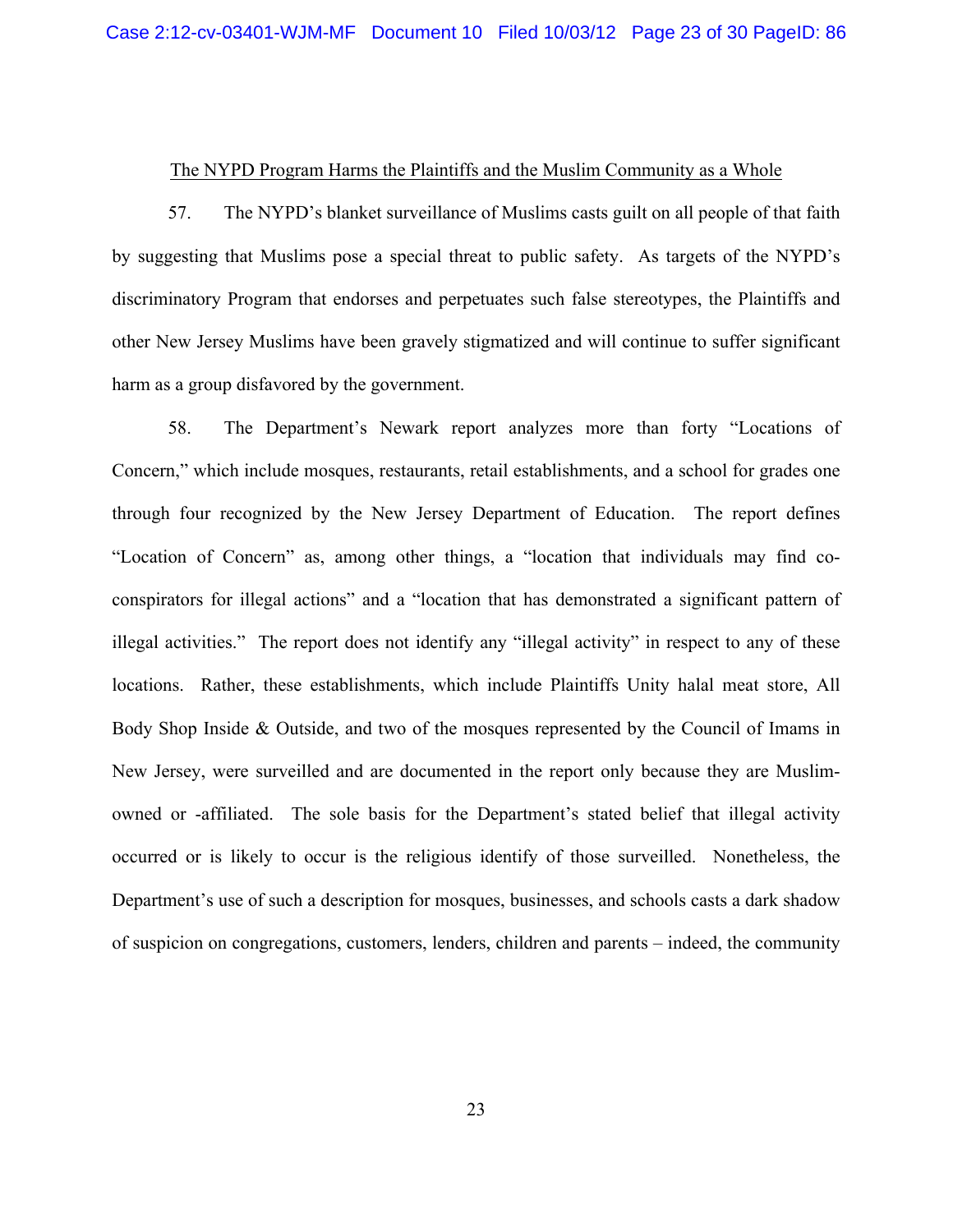as a whole – gravely stigmatizing and otherwise having a significant deleterious impact upon them.

59. The NYPD causes similar damage in its report on the threat to New York City of a potential U.S. - Iran conflict. Among the "key findings" and "recommended actions," included in the report are to "[e]xpand and focus intelligence collections at Shi'a mosques." While the report observes that "the majority of Iranian nationals residing in the US are either Zoroastrian, Jewish, or Christian," the report only targets Muslim institutions, without any justification. Moreover, the report's focus on Shi'a Muslim mosques sweeps up vast numbers of individuals with no connection to Iran or to any threat arising from a potential conflict between the United States and Iran. Indeed, the report observes that the Shi'a Muslim community includes many individuals of Iraqi, Lebanese and Pakistani descent. Yet the report targets the Shi'a Muslim community as an undifferentiated whole. The report therefore unmistakably targets Muslim institutions simply because they are Muslim and unconstitutionally deploys religious affiliation as a criterion for selection of law enforcement surveillance targets, or as a proxy for criminality.

60. The U.S – Iran report describes organizations believed to pose serious threats to New York City, such as Hezbollah and Hamas, supporters of those organizations and their locations, followed by a list of "Other Shi'a Locations in the vicinity of NYC." This list of twelve Shi'a Muslim locations includes six in New Jersey, including Plaintiff MFI and its Masjid-e-Ali mosque, as well as three additional mosques attended by Plaintiff Hassan (Astaanae-Zehra, Mehfile Shahe Khorasan, and Imam-e-Zamana Foundation of North America). The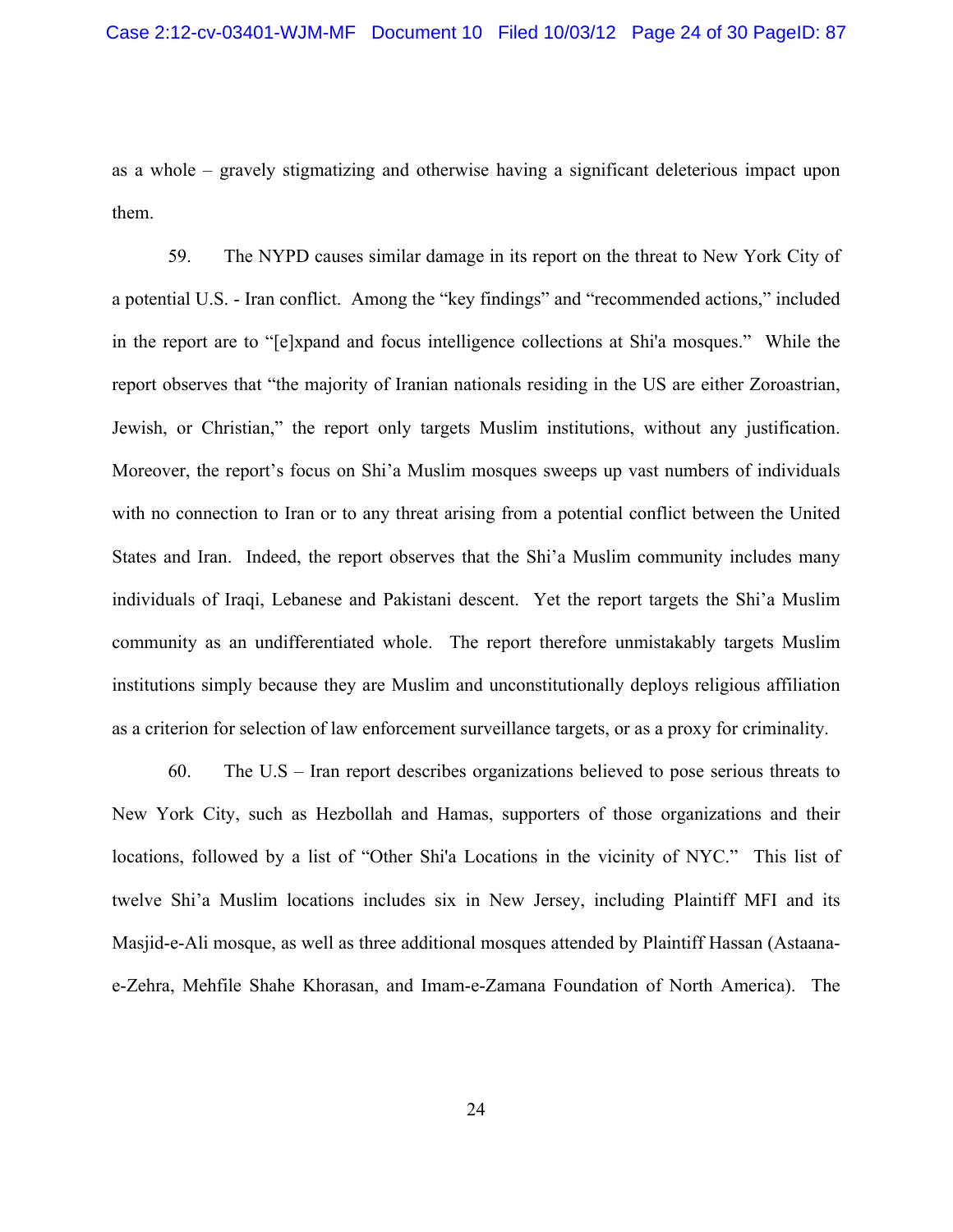clear implication of the report is that Shi'a mosques pose a threat to public safety unlike other establishments and places of worship. But under the NYPD's Program the only reason that these mosques, including Plaintiff MFI and those attended by Hassan, were included in the report is that they are affiliated with Shi'a Islam, not because of any wrongdoing, any affiliation with designated organizations such as Hamas or Hezbollah, or any other legitimate reason.

61. The harm the NYPD inflicts on Plaintiffs and Muslim communities results not just from the surveillance, and from the stigma of being targets of discrimination, but also from the public statements that defendant New York City officials make in support of the surveillance. These statements have acknowledged the existence of the NYPD program, describing it as focused on "threats" and as an attempt to document the "likely whereabouts of terrorists." By singling out American Muslims for unequal treatment and as "threats," government officials have sent a signal that they are less worthy participants in the political community.

62. Because the NYPD Program did not limit itself to threats or terrorists but rather targeted the Muslim community as a whole, such statements suggest that all Muslim establishments are dangerous or likely to harbor terrorists, thereby engendering suspicion and distrust of Muslim individuals and Muslim establishments, including Plaintiffs, affecting people's livelihoods, damaging the fabric of Muslim communities and the broader society within which Muslims live, and inviting prejudice and discrimination against Plaintiffs and other Muslim individuals.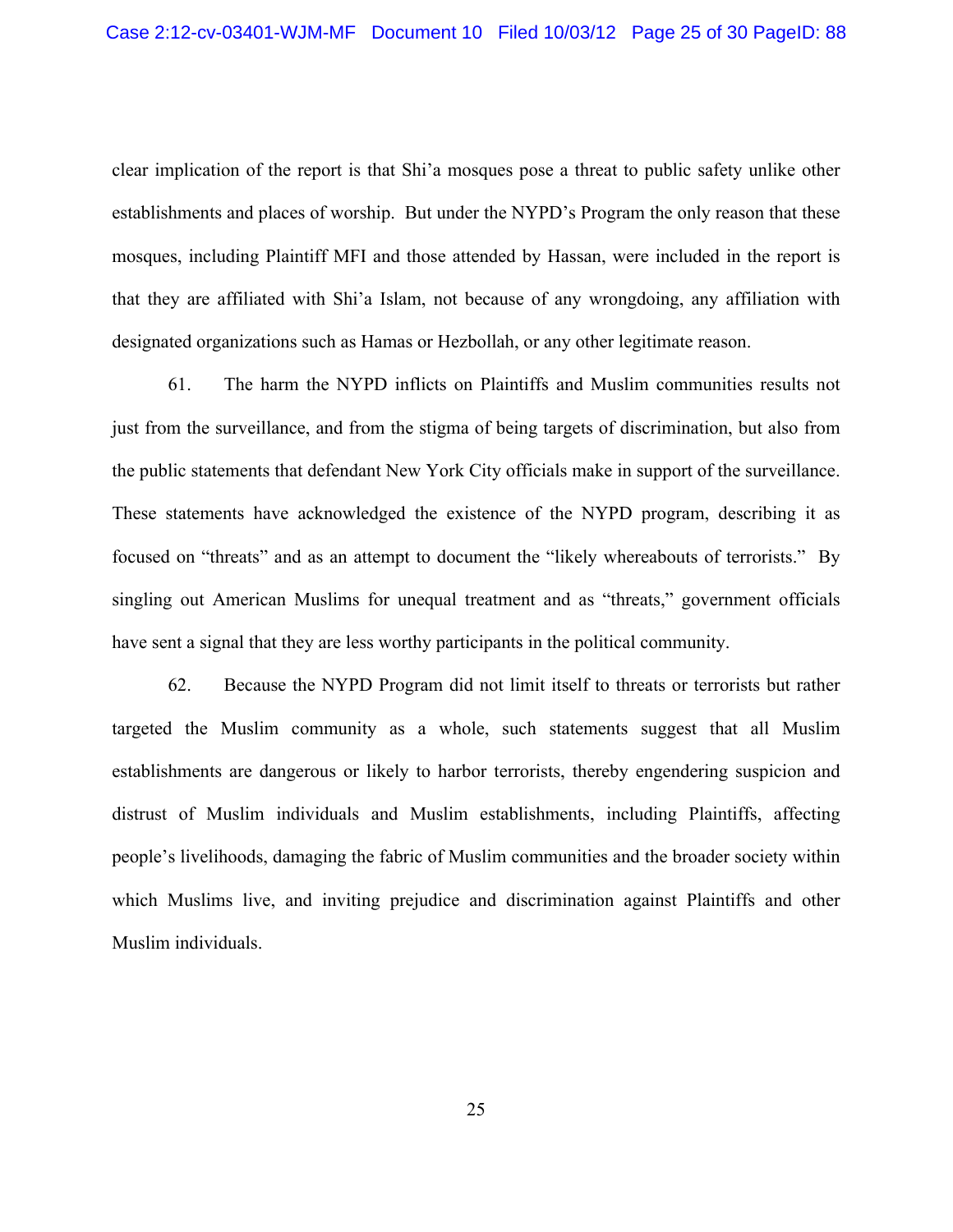63. On information and belief, the NYPD Program in New Jersey, including broad surveillance of mosques, Muslim businesses and MSAs and, in particular surveillance of Plaintiffs, is ongoing.

64. As part of the Program, NYPD officers frequently go back to surveillance locations to make sure they have not changed, and updating their information is part of their duties and responsibilities. Indeed, New York City officials have made clear that they believe the NYPD's targeting of Muslims for surveillance on the basis of their religion is appropriate and will continue. Discussing the surveillance, Mayor Bloomberg has stated publicly, "We're doing the right thing. We will continue to do the right thing." Commissioner Kelly has said, "We're going to continue to do what we have to do to protect the city." Under our Constitution, however, what the NYPD may not do is continue to target American Muslims for investigation and pervasive surveillance simply because they are Muslim.

65. The Mayor and Police Commissioner have justified this sweeping, discriminatory policy by repeatedly claiming that it is necessary to protect the public's safety. These public officials' statements conflate religion with a security risk and falsely suggest that Muslims alone present a unique law enforcement threat. Such official proclamations, made exclusively in reference to the Muslim community, stigmatize Plaintiffs and the Muslim community in New Jersey, and invite additional prejudice and discrimination against them.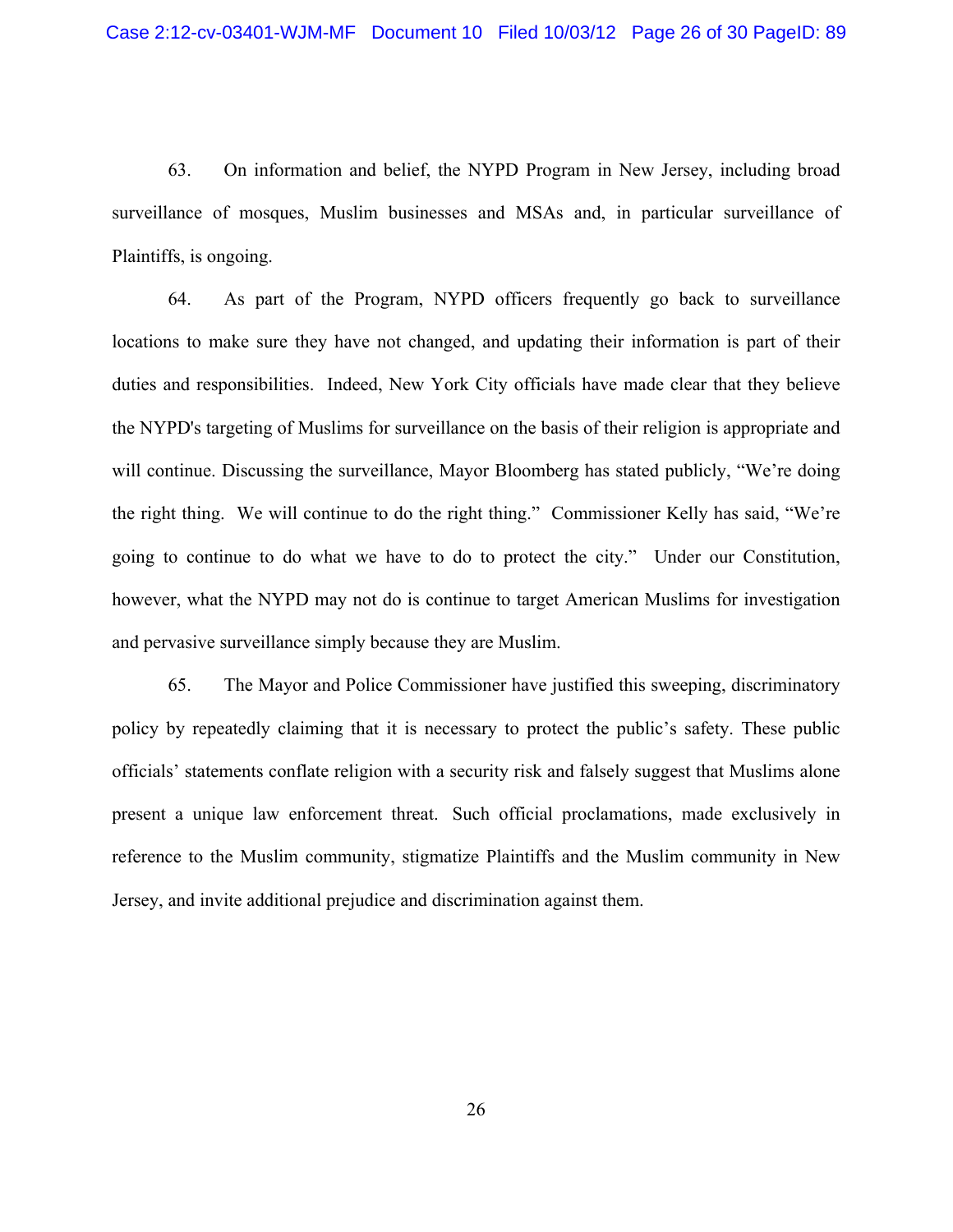#### **CLAIMS FOR RELIEF**

# FIRST CAUSE OF ACTION VIOLATIONS OF THE FOURTEENTH AMENDMENT TO THE U.S. CONSTITUTION

66. Plaintiffs repeat and reallege the foregoing paragraphs as if the same were fully set forth at length herein.

67. The Defendant's Program impermissibly and intentionally discriminates against Plaintiffs because of their religion. As a direct and proximate result of the acts of the Defendant and its agents, the Plaintiffs have therefore been deprived of their rights under the Equal Protection Clause of the Fourteenth Amendment to the United States Constitution and 42 U.S.C. § 1983.

# SECOND CAUSE OF ACTION VIOLATIONS OF THE FIRST AMENDMENT TO THE U.S. CONSTITUTION

68. Plaintiffs repeat and reallege the foregoing paragraphs as if the same were fully set forth at length herein.

69. The Defendant's Program is neither neutral with respect to religion, nor of general applicability. The Program instead singles out Plaintiffs' religion for disfavor and intentionally denigrates Islam. As a direct and proximate result of the acts of the Defendant and its agents, the Plaintiffs have therefore been deprived of their rights under the Free Exercise Clause and the Establishment Clause of the First Amendment to the United States Constitution and 42 U.S.C. § 1983.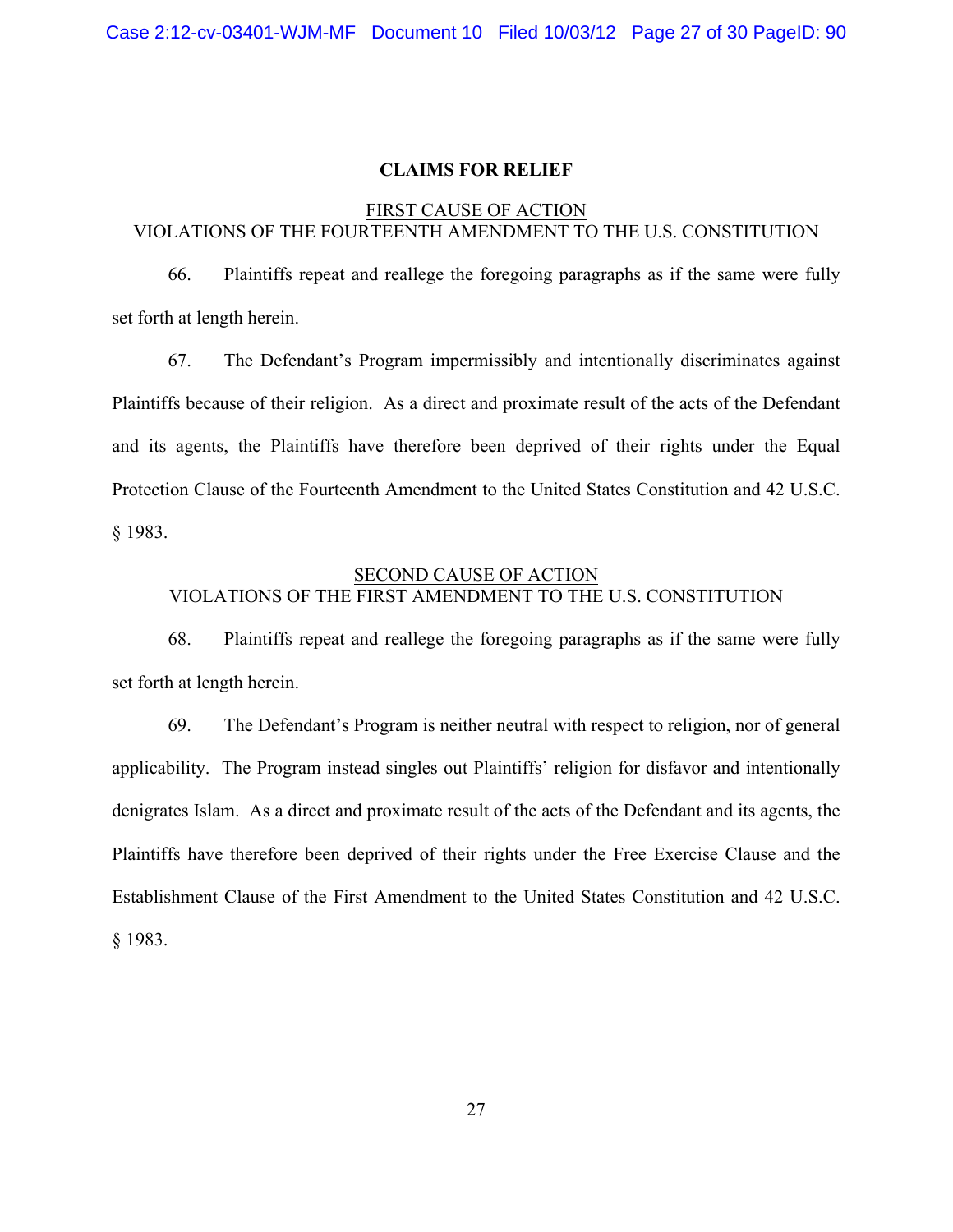# THIRD CAUSE OF ACTION EXPUNGEMENT ACTION AT COMMON LAW

70. Plaintiffs repeat and reallege the foregoing paragraphs as if the same were fully set forth at length herein.

71. Government entities may not maintain records where the harm to the Plaintiffs caused by the existence of records outweighs the utility of their continued maintenance, especially where the information contained in the records was compiled by unlawful methods.

72. Defendants' have compiled records identifying mosques represented by Plaintiffs CINJ and MFI, the Rutgers Newark and Rutgers New Brunswick MSA chapters, represented by Plaintiff MSA National, Plaintiff Unity Beef Sausage Company, and Plaintiff All Body Shop Inside & Outside as targets of surveillance and investigation. Upon information and belief, the NYPD also maintains records identifying Plaintiffs Hassan, Mohammed, Doe, Tahir, Abdur-Rahim, and Abdullah as targets of surveillance or investigation. These records are likely to command attention from law enforcement officials, other agencies of government, and the public at large, to the detriment of the Plaintiffs.

73. Maintenance of these records, which are the fruits of the Defendant's unconstitutional actions and which falsely identify the Plaintiffs as linked to the threat of terrorism, creates harms that significantly outweigh their utility, if any.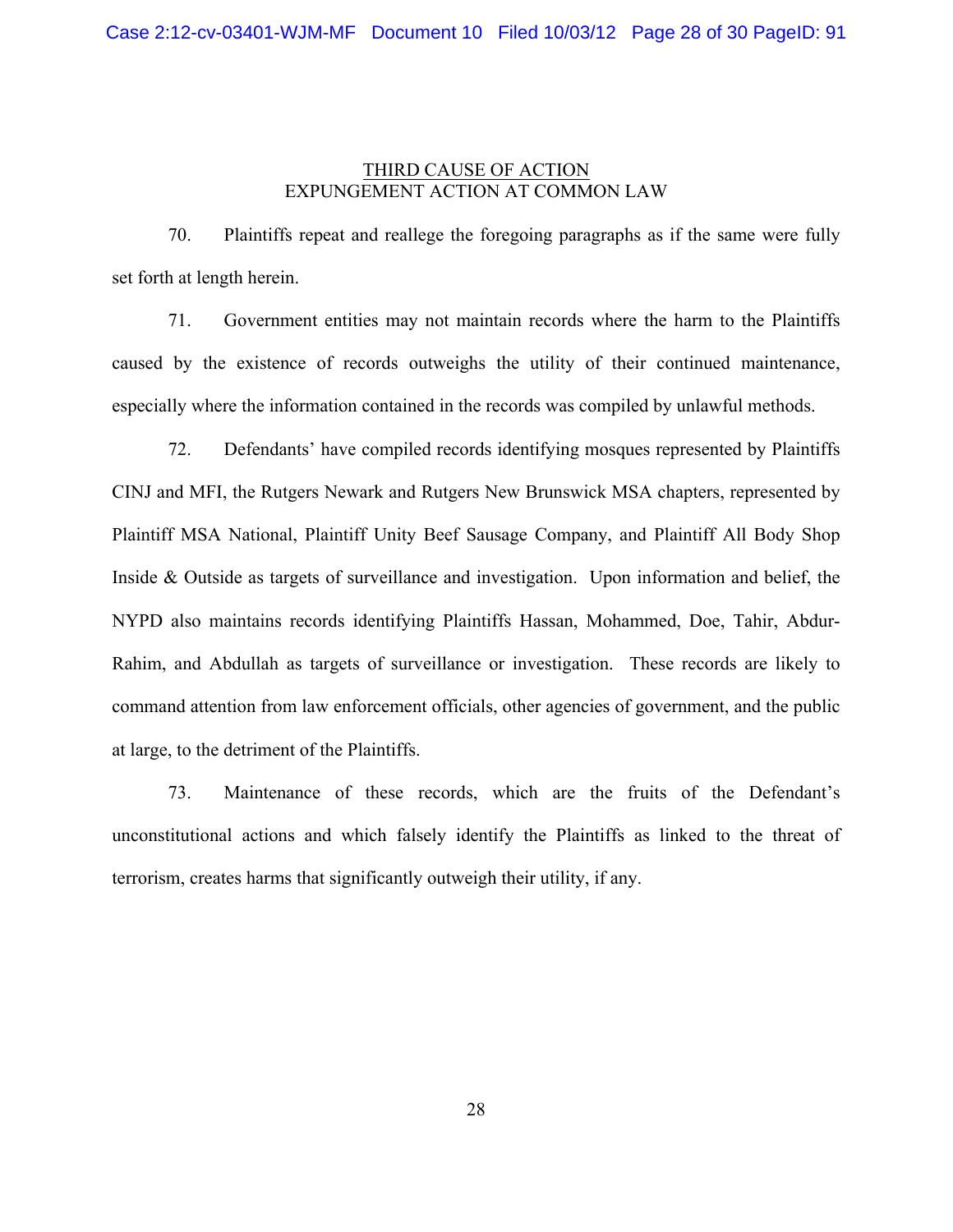#### **PRAYER FOR RELIEF**

WHEREFORE the Plaintiffs respectfully request that the Court:

(a) Declare that the Defendant's actions violate the Plaintiffs' rights under the First and Fourteenth Amendments of the United States Constitution;

(b) Enjoin further violations of the Plaintiffs' constitutional rights, including but not limited to an injunction that requires the Defendant to refrain from targeting Plaintiffs for surveillance on the basis of religion;

(c) Order the expungement of all records of Plaintiffs made pursuant to past unlawful spying;

(d) Award Compensatory Damages to those Plaintiffs who have suffered economic harm;

(e) Award Nominal Damages for the harms suffered by Plaintiffs who are not awarded compensatory damages;